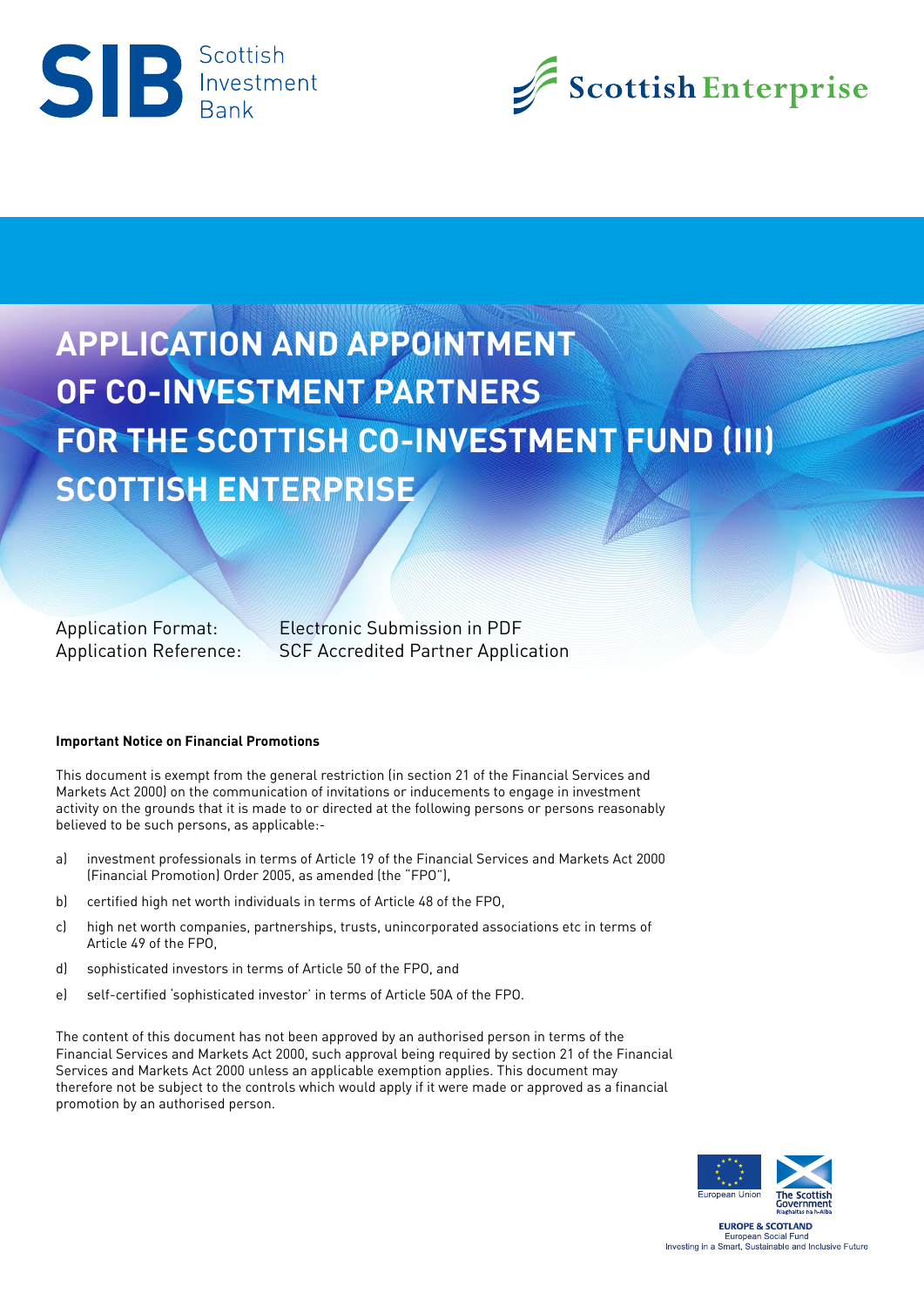## **Contents**

| 2              |
|----------------|
| 3              |
| $\overline{4}$ |
| 5              |
| 6              |
| 10             |
| 13             |
| 15             |
| 16             |
| 17             |
| 18             |
| 37             |
| 38             |
|                |

## Introduction

The Scottish Co-Investment Fund (SCF) is an investment fund established by Scottish Enterprise (SE), delivered by its investment arm, The Scottish Investment Bank (SIB). The SCF has been part financed by the European Regional Development Fund (ERDF), to invest on a commercial basis through formal partnering agreements with private sector investors such as business angels, angel syndicates, venture capital funds, private equity houses and corporate venture firms. The initial fund (SCF I) was established in 2003 and recapitalised in 2008 (SCF II). Between 2003 and 2015, SCF I and SCF II invested in total £107m and leveraged a further £197m of private sector investment.

In May 2015, the Scottish Enterprise Board approved funding of up to £75 million to fund SIB's investment activities over three years. We have now launched SCF III and are inviting interested investors to apply to become Accredited Partners who will be selected on the basis of their knowledge and experience.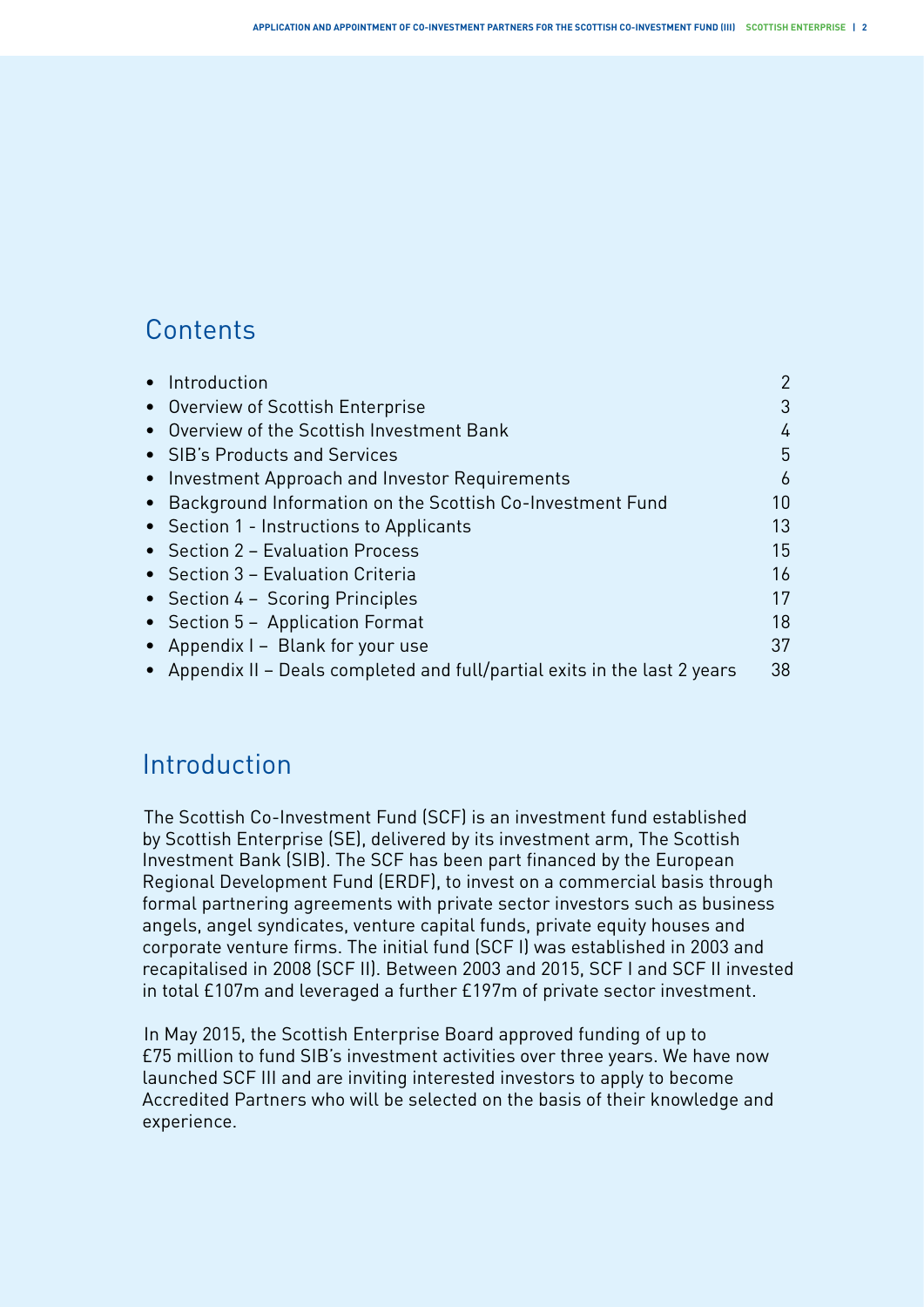## Overview of Scottish Enterprise

Scottish Enterprise is Scotland's national economic development agency and aims to deliver a significant lasting effect on the Scottish economy. Our role is to help identify and maximise the best opportunities for economic growth. We support ambitious Scottish companies to compete within the global marketplace and help build Scotland's globally competitive sectors. We also work with a range of partners in the public and private sectors to attract new investment to Scotland and to help create a world-class business environment.

The Scottish Enterprise Business Plan (2015-18) identifies the critical role of boosting Scotland's international competitiveness to support long term economic growth. Investment is one of the four critical, and closely interconnected, drivers of growth identified in the plan, and it is recognised that Scotland needs an effective business environment, including funding for innovative growth companies. Co-investment is a critical mechanism of delivery to stimulate increased private sector investment and to attract even more international investment capital into Scotland. Increasing the pipeline of ambitious early stage and established companies with growth potential is fundamental to the achievement of a more internationally competitive Scotland.

The **[Scottish Enterprise Business Plan](http://www.scottish-enterprise.com/about-us/what-we-do/business-plan?intcmp=hp02-2015wk19)** is available for download at our website.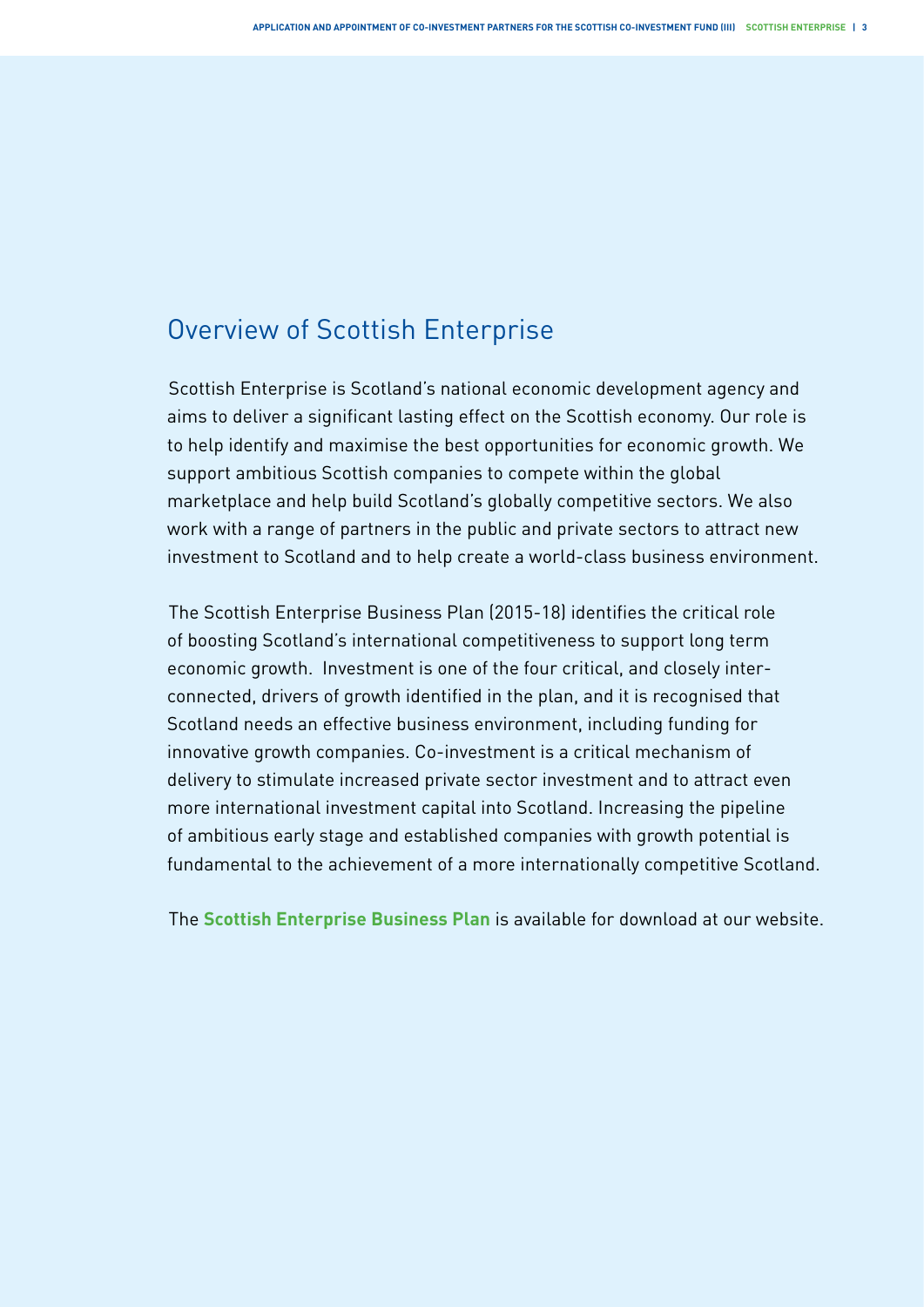## Overview of the Scottish Investment Bank

The Scottish Investment Bank (SIB) is the investment arm of Scottish Enterprise (SE), operating Scotland-wide in partnership with Highlands and Islands Enterprise, to support economic growth by increasing the supply of risk capital finance to Scottish businesses, and helping more companies' access finance. SIB has been at the forefront in developing and delivering an innovative co-investment model, where SIB co-invests with private sector investors.

#### What We Do

Work in partnership with the UK and international private sector investment market to stimulate investment activity in Scotland.

- We manage a suite of funds, adopting an innovative shared risk coinvestment model;
- Work with growing and internationally ambitious companies to help them articulate their funding requirements, develop their propositions, and secure the most appropriate package of finance for their needs;
- As part of Scotland's national economic development agency, we are able to provide our investee companies with a wide range of support to help them implement their international growth plans;
- We are well-connected with Scotland's globally recognised business angel network and work with private investors from around the world;
- We work with a range of private sector investors, including high net worth individuals, angels and angel syndicates, venture capital firms, private equity houses and corporate venturing investors;
- We continually expand and develop our products to address gaps in the funding market.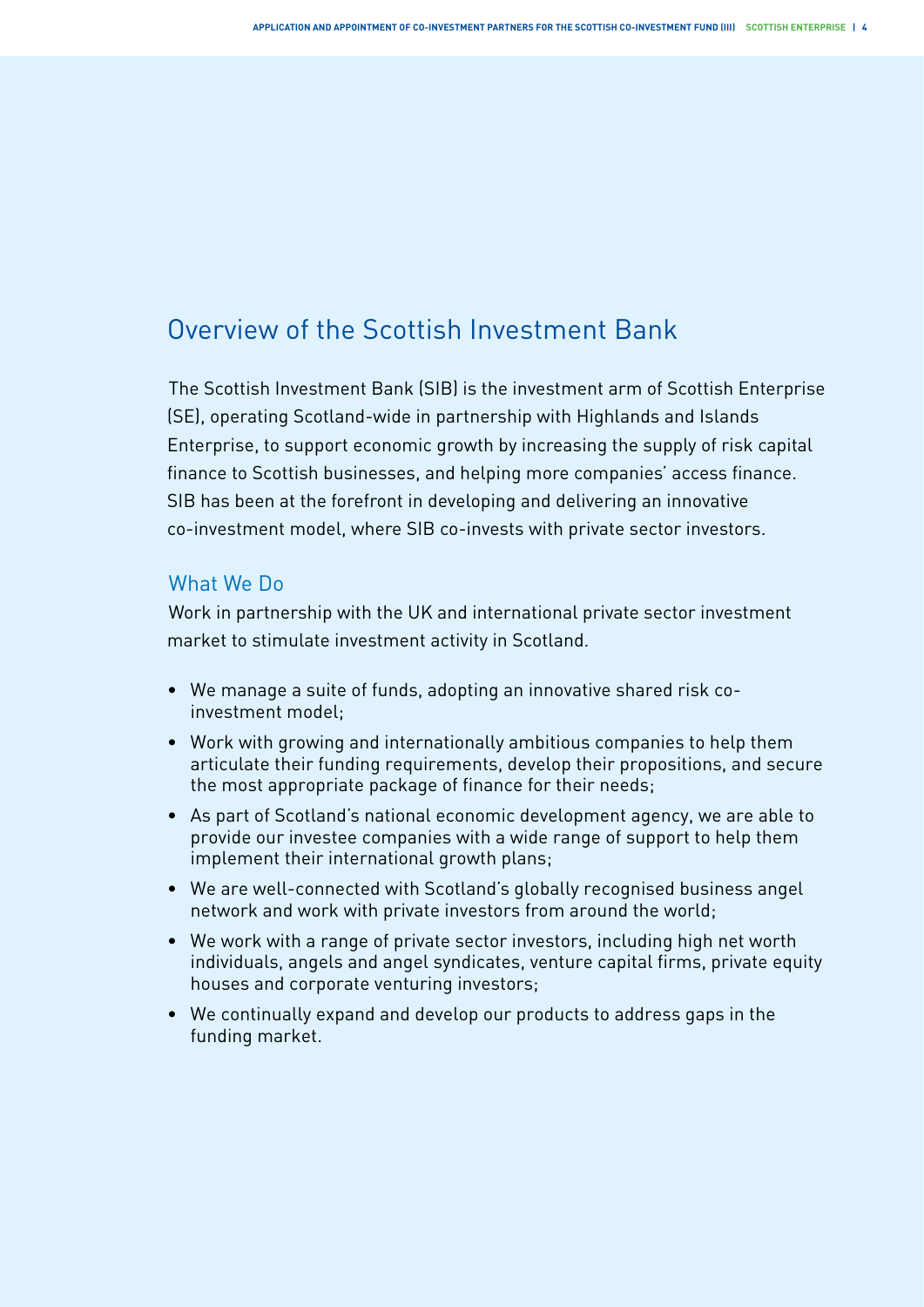## SIB's Products and Services

We manage a suite of investment funds and we are also the cornerstone investor in the privately-managed Scottish Loan Fund and an investor in Epidarex Capital's life sciences fund. These support Scotland's SME funding market to ensure businesses with growth and export potential have adequate access to capital. We have a team of specialist portfolio managers who support our investee businesses from investment through to exit. We also provide a team of financial readiness specialists to help companies prepare for new investment and more easily access finance.

| <b>SERVICE</b><br><b>FINANCIAL READINESS</b>           | Specialist support to help businesses with growth and export<br>potential identify the most appropriate sources of finance                                                                                |
|--------------------------------------------------------|-----------------------------------------------------------------------------------------------------------------------------------------------------------------------------------------------------------|
| <b>SERVICE</b><br>PORTFOLIO MANAGEMENT                 | Team of experienced portfolio managers who work alongside<br>our co-investors to support management teams of investee<br>companies deliver their growth ambitions                                         |
| <b>FUND</b><br><b>SCOTTISH CO-INVESTMENT FUND*</b>     | Available to seed, start-ups or companies planning expansion.<br>We can invest between £10k and up to £1.5m cumulatively<br>in deal sizes up to £10m. We co-invest with Accredited SCF<br>Partners        |
| <b>FUND</b><br><b>SCOTTISH VENTURE FUND*</b>           | Available to seed, start-ups or companies planning expansion.<br>We can invest between £10k and up to £2m in deal sizes up to<br>£10m. We co-invest alongside a range of investors.                       |
| <b>FUND</b><br><b>RENEWABLE ENERGY INVESTMENT FUND</b> | Alongside the private sector, REIF provides loans, equity and<br>guarantees for projects with funding gaps. REIF will consider<br>projects that support the delivery of energy from a renewable<br>source |
| <b>FUND</b><br><b>SCOTTISH RECYCLING FUND</b>          | This fund provides commercial loans for projects that will<br>develop or expand the sorting, reuse/repair and reprocessing<br>capacity for waste materials in Scotland                                    |
| <b>EXTERNALLY MANAGED</b><br>THE SCOTTISH LOAN FUND*   | Managed by Maven Capital Partners LLP, the fund provides<br>mezzanine loans of between £250k - £5m to eligible<br>companies                                                                               |
| <b>EXTERNALLY MANAGED</b><br><b>EPIDAREX CAPITAL</b>   | Managed by Epidarex Capital, this fund invests into innovative<br>Scottish life science and health technology companies                                                                                   |

The range of SIB's products and services are detailed further below:

\* To date, part funded by the European Regional Development Fund and SE will submitting an application for additional funding for the new Programming Period.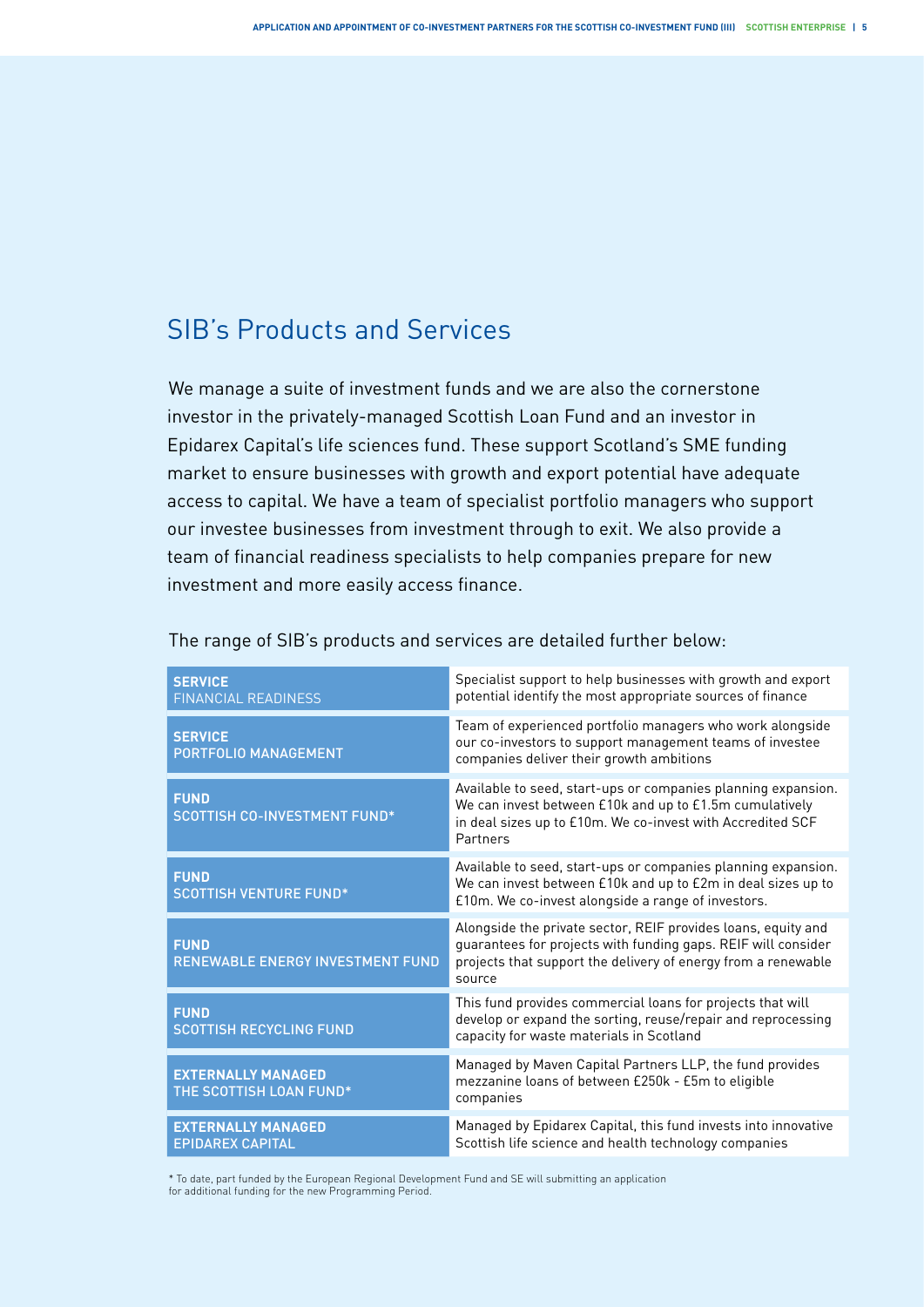## Investment Approach and Investor Requirements

#### **The Co-Investment Model**

The model was designed to increase capacity within the Scottish investment market. The funds have directly encouraged more investors into the Scottish market and increased the incentives for investors and angels to operate within syndicates. The design of SIB's co-investment funds allows experienced investors to lead more and larger deals and is attracting investors from outside Scotland providing valuable expertise and greater scale capital. The model provides for efficient and effective delivery of investment capital into high growth businesses that has a positive impact on the Scottish economy.

#### **The SIB Funds**

SIB acts as a commercial investor in high growth companies which have a commercially viable business and are able to contribute to Scotland's economic growth proportionate to the levels of investment being sought. The Scottish Co-Investment Fund (SCF) and the Scottish Venture Fund (SVF) are primarily equity funds. Both funds operate on a co-investment basis where there must be a private sector investor investing in the company and SIB can match that investment up to a maximum of 50% of the total funding package within the SIB fund parameters, on equal commercial terms to the private-sector investor.

The SCF operates on the basis of SIB investing alongside experienced private sector investors who are Accredited Partners of this fund and who have signed a co-investment partnering agreement (examples available on request). The accredited partner sources, carries out diligences and negotiates the terms of the deal and thereafter brings the agreed co-investment opportunity to SIB to access matched funding provided it meets the Fund criteria. The investment proposition is led by the accredited partner.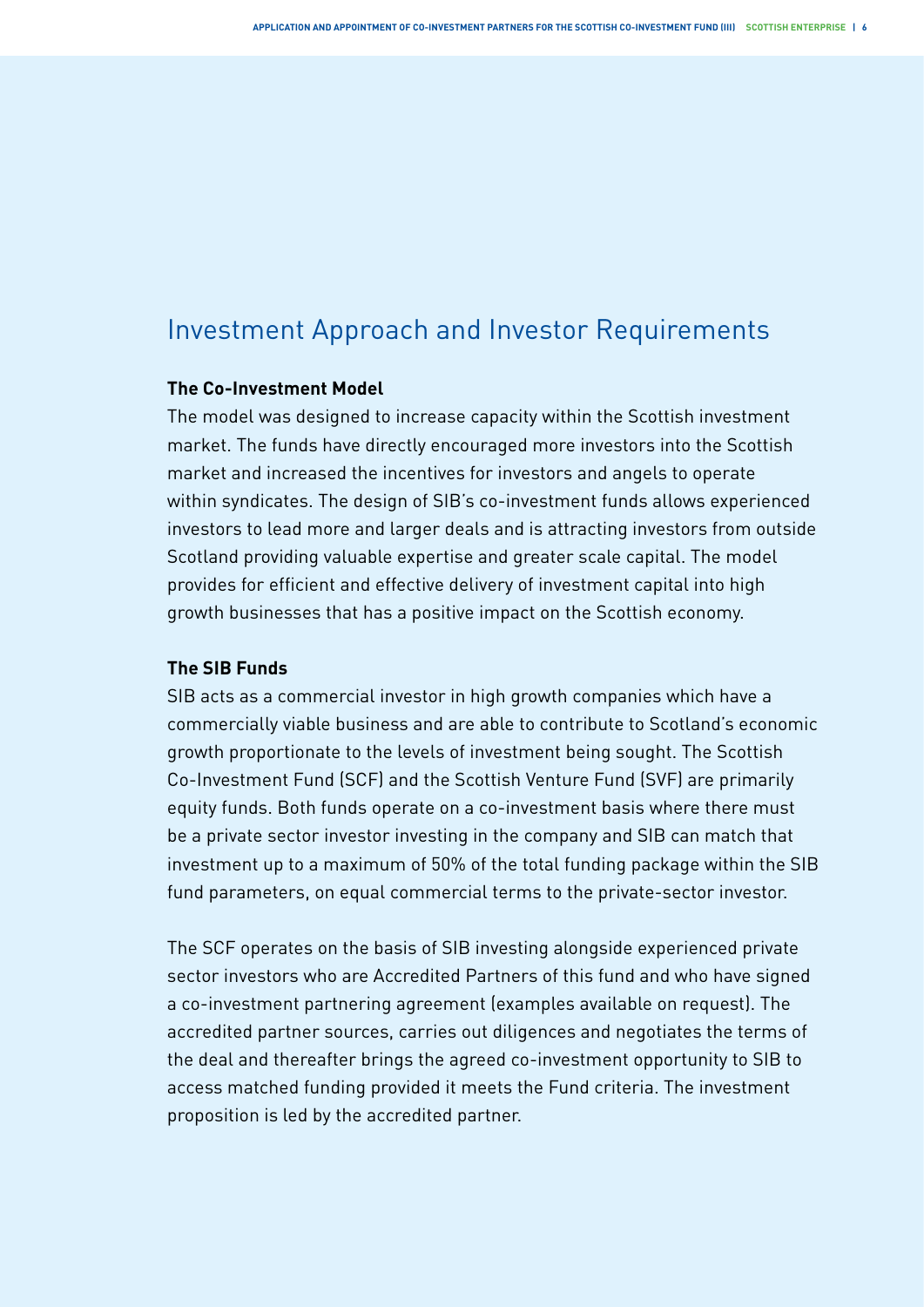For SVF, whilst still private sector investor led, SIB will undertake its own diligence on the company and the investment proposition, working closely with the private sector investor to agree the terms of the deal. The private sector investor is not required to sign a partnering agreement.

All transaction documentation will be reviewed on behalf of SIB by external lawyers appointed from the SE Framework for lawyers.

There are certain sectors where SIB investment is restricted and these are published on the SE website. SIB will not invest in a company which is undergoing an insolvency process, or a 'phoenix' company. SIB can decide not to invest in a company at its own discretion.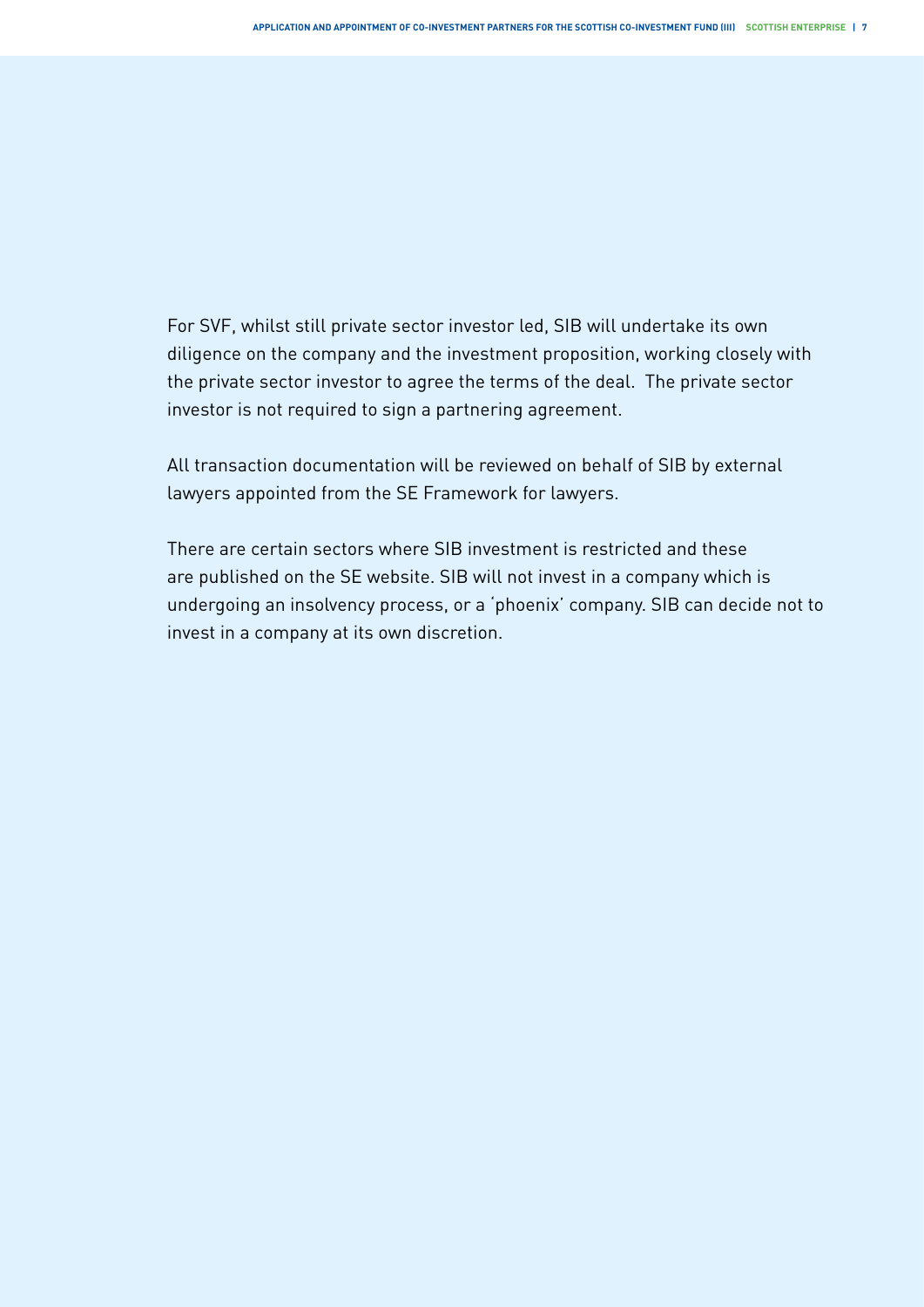#### **SIB Investor Requirements**

There is a number of investor matters which SIB requires in the legal documentation irrespective of which fund is investing. The key requirements are:

- The right to appoint an non-executive director (fees to be agreed between candidate and company with fees paid by the company) and an observer (usually an SE employee) to the board;
- Appropriate information rights, including provision by the Investee Company of monthly management accounts, annual budget and minutes of meetings of Directors and members;
- An unfettered right of pre-emption to subscribe for its pro-rata share of any new shares issued by the Investee Company;
- The right to transfer shares to any member of the SE group, free from restriction as to price or otherwise and the right to freely assign its interests under the Investment Agreement (and any related documents, such as loan note instruments or loan agreements) to any member of the SE group. There should be no re-transfer provision relating to SE;
- The right to exchange confidential information to any member of the SE group and to provide information to auditors/funders of SE;
- The investment agreement should not be varied without SE's written consent, nor should it purport to give the accredited partner (SCF) or any other party the right to speak for or to give any consent or permission on behalf of SE. Similarly, the articles of association of the investee company should not be capable of being altered without SE's written consent;
- SE's specific consent must be obtained to the following: (i)the investee company entering into any dealings not in the ordinary course of business on an arm's length basis; and (ii)the expansion of the business otherwise than through the Investee Company or a wholly owned subsidiary of the investee company;
- For SCF investments, SE's obligation to release its subscription monies is subject to the accredited partner having: (i)confirmed that all conditions precedent have been fulfilled or waived; and (ii)unconditionally released its subscription monies to the company;
- Where appropriate, SE to be detailed as an investor in any press releases associated with new and follow-on investments.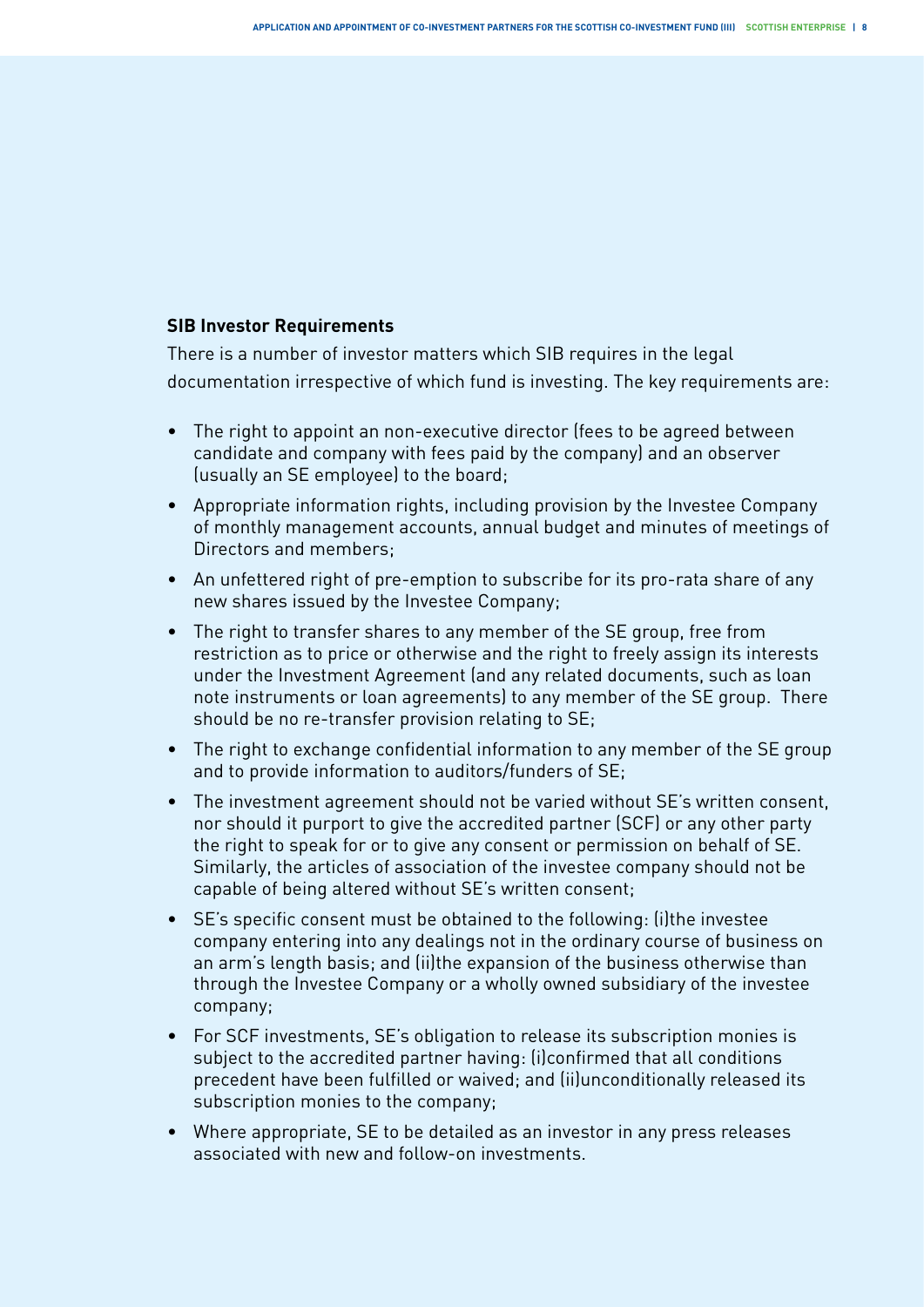#### **What SIB Expects from its Co-Investors**

Whether we invest through the SCF or SVF, there are certain standards we expect from the co-investors we invest alongside, which include:

- SIB expects its co-investors to act in a professional manner and in good faith towards SE/SIB at all times, and use such skill and care as would generally be expected of an investor engaging in risk investments;
- SIB expects certain standards of fair dealing, transparency and alignment of interests with its Accredited Partners and co-investors e.g. while SIB accepts that an investor has the right to charge fees to an investee company, it expects these fees to be reasonable in the circumstances and in line with the current market rate;
- SIB expects an investor to be free of conflicting interests with a company. If an investor does have any conflicts, actual or potential, these should be disclosed to SIB and the company and managed appropriately. This will include conflicts were an individual within a partner organisation is also acting in a consultancy or other role;
- Accredited Partners (in SCF investments) are expected to undertake appropriate levels of diligence on the investment opportunities presented to SIB;
- The co-investor or Accredited Partner's legal representatives are responsible for preparing the legal documentation, which should include SIB's legal requirements, to execute a transaction;
- SIB expects that investee companies will be managed in accordance with good corporate governance and its Accredited Partners and/or co-investors to support this;
- Each investee company will be allocated a portfolio manager (an SE employee) to manage the SIB investment. SIB expects its co-investor to engage with the portfolio manager as appropriate and share information and its views on the company and investment.
- SIB expects to be kept up to date with any changes in personnel of its Accredited Partners and co-investors.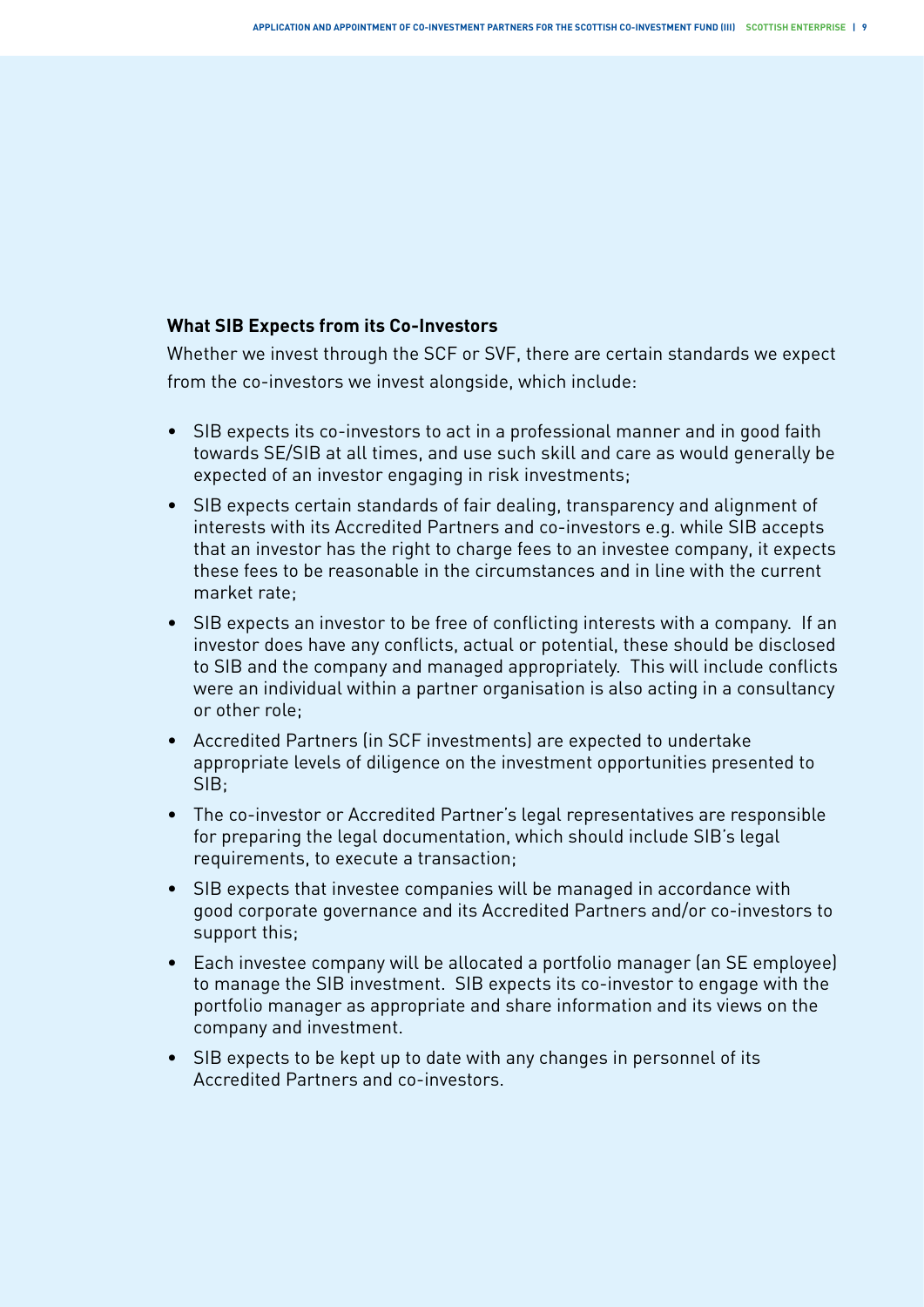## Background Information on the Scottish Co-Investment Fund

#### **How the Fund Operates**

- The Fund enters into partnering agreements with private sector investors ("Accredited Partners") with experience of investing, managing and returning value from investments;
- Investors interested in becoming an accredited partner apply to Scottish Enterprise whereupon SIB undertakes a robust diligence process, focussed on investment performance and relevant skills and experience of the investor.
- The Accredited Partners source, diligence and negotiate the deal and are willing to invest their own capital into the companies. If there is a funding gap, the accredited partner can call upon the SCF to co-invest alongside it on commercial and equal terms;
- The SCF can match Accredited Partners up to 50% of the total funding package, and can make follow-on investments into existing investee companies;
- The Accredited Partner sources, diligences and negotiates the terms of the deal and subsequently brings it to SIB if there is a funding gap;
- SIB has a transaction team to ensure deals brought to the fund by the Accredited Partners meet eligibility criteria and ensuring, via the legal due diligence process, that SE is investing on equal terms as the accredited partner(s);
- Post investment, the management of investments is overseen by the portfolio management function within SIB with wider SE support provided through SE account teams led by an account manager.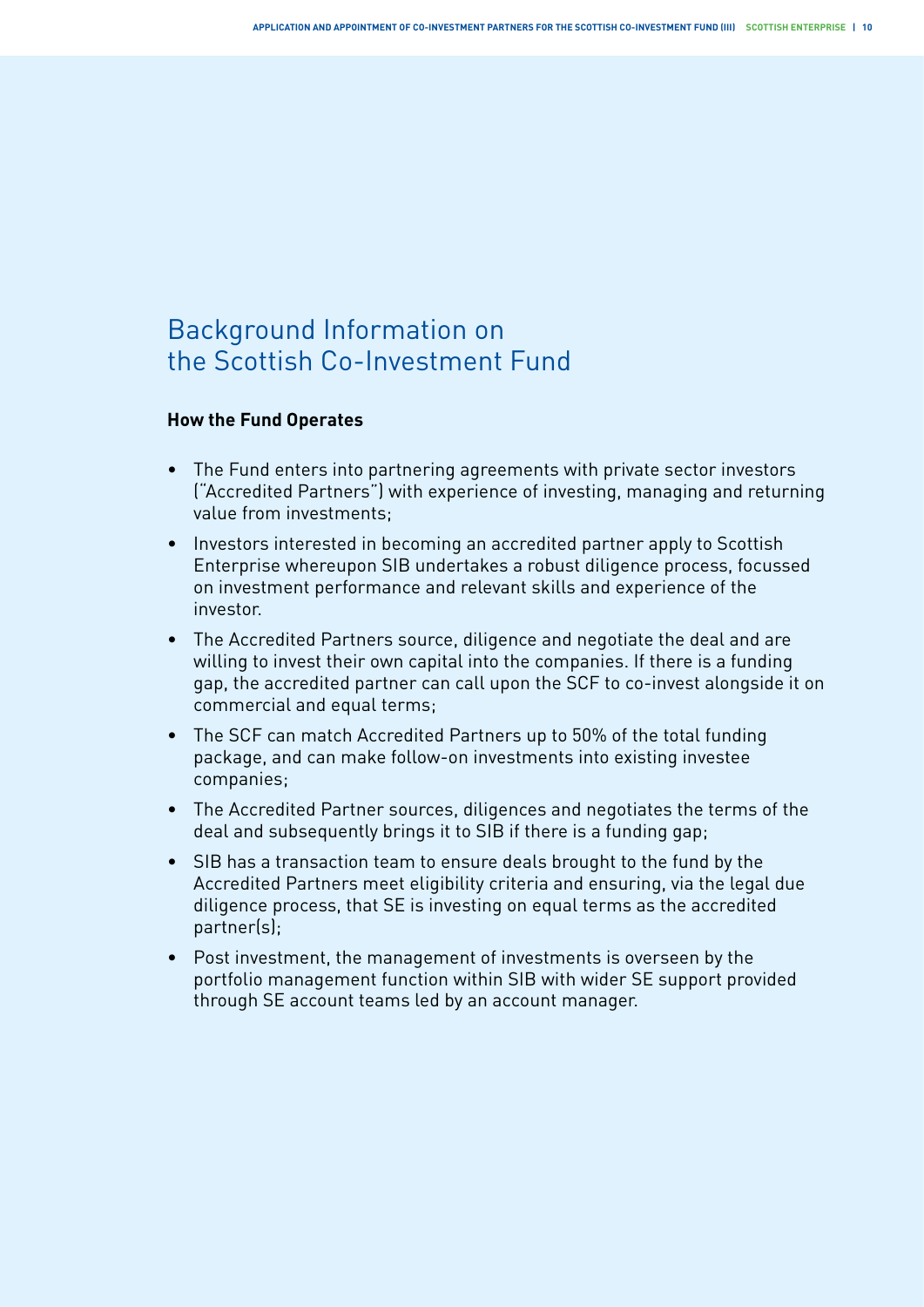#### **The SCF Process**

The SCF process is detailed below:

**Notification:** Accredited Partner submit Notification in an agreed form containing information about the investee company, investment terms, diligence undertaken, confirmation of pari-passu investment and details of fees charged to the investee

**SIB Review:** Transaction Manager within SIB reviews Notification and follows-up with the Accredited Partner with any questions. SE Panel Lawyer is appointed. Transaction Manager requires initial draft of investmentdocumentation.

**Legal Review:** Panel Lawyer undertakes a review of the investment documentation ensuring compliance with SIB requirements. SIB should receive the full disclosure bundle and business plan as part of this process. Once investment documents are in agreed form, the Accredited Partner is asked to submit a Cover Note in the agreed format. 

**Investment:** SIB will make the investment after confirmation that Accredited Partner funds have been remitted and that all conditions precendent have been satisfied. 

**Post Investment:** Post-investment, all SIB investments are managed by an experienced team of Portfolio Managers who manage investments on a fully commercial basis seeking to maximise economic and commercial returns.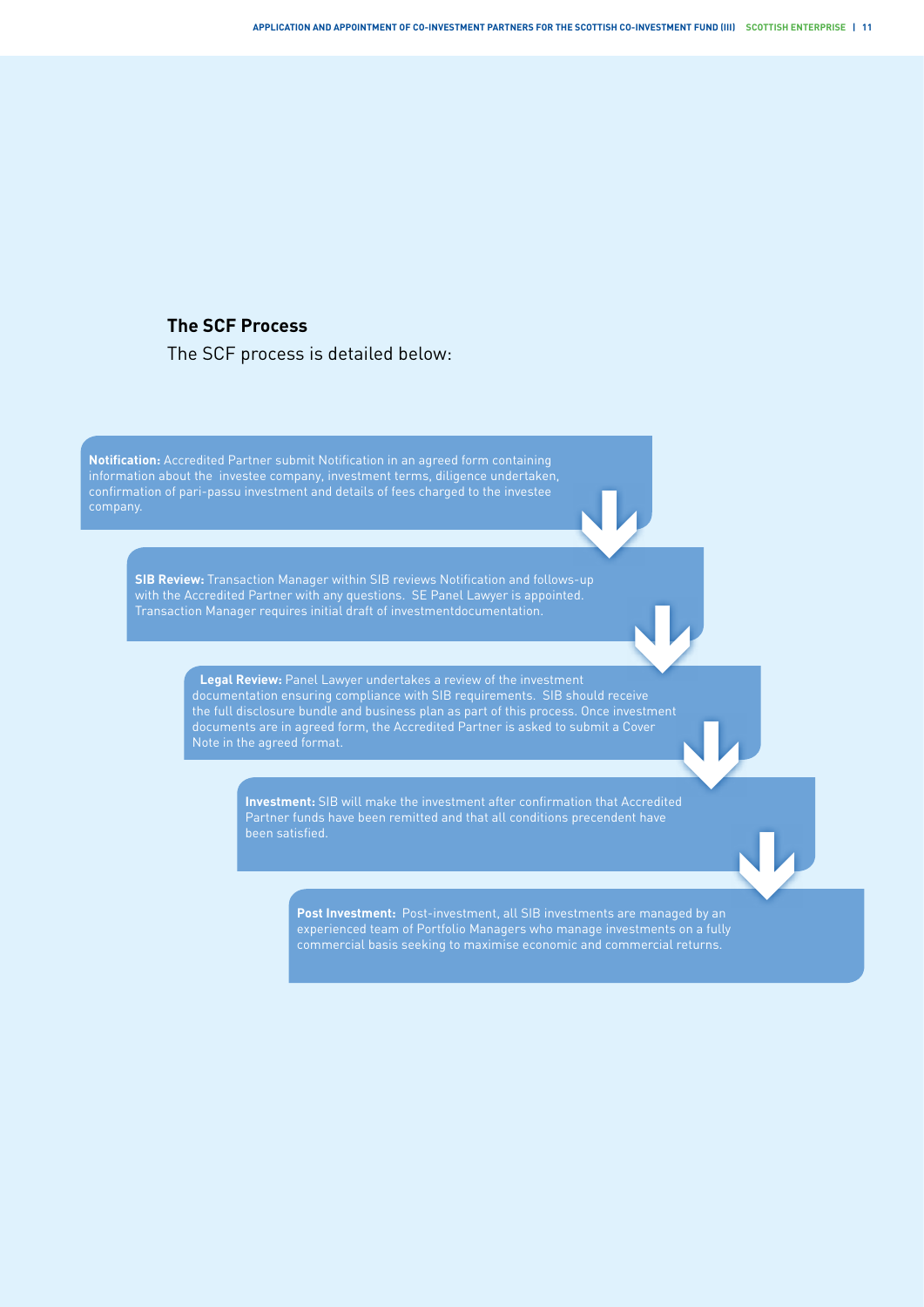#### **Company Eligibility**

In order to be eligible for investment from the SCF, companies must:

- Have a commercially-viable business;
- Deliver economic impact to Scotland proportionate to the levels of investment being sought;
- Fall within the EU definition of a Small to Medium Enterprise (SME)<sup>1</sup>;
- Have secured an offer of funding from an accredited partner.

#### **Fees**

SE pays a contribution to administration and deal costs in the form of a fee to Accredited Partners based on a percentage of SE funds invested. On SE investments up to £100k, 5% will be paid whilst 3% will be payable on SE investments of £100k - £1.5m. Total maximum fees payable for investments up to £1.5m in any individual company will be capped at £47k.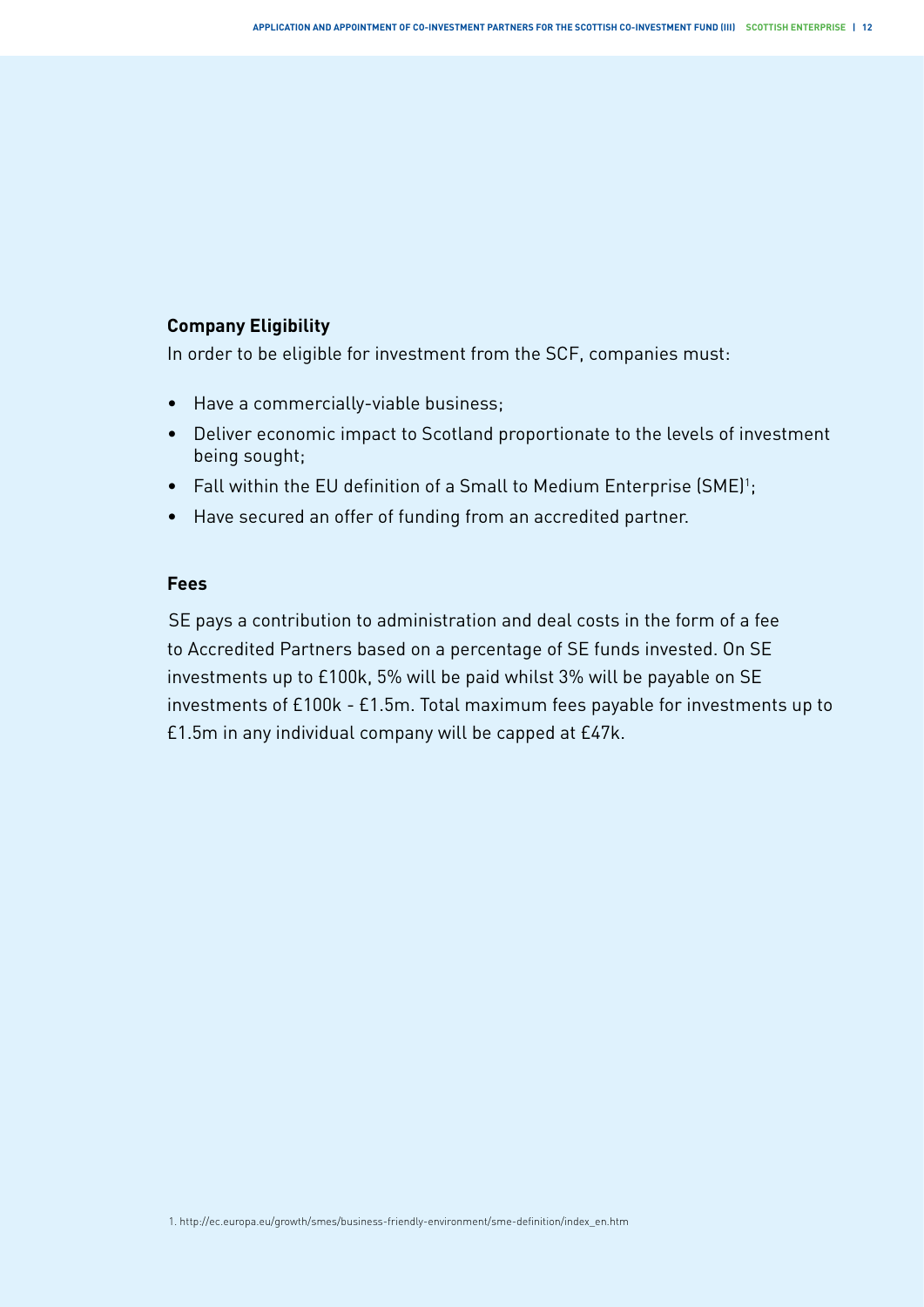## **Section 1** – Instructions to Applicants

**Your application should be submitted in accordance with these Instructions to Applicants and based on the Applications Format detailed in Section 5.** 

#### **Confidentiality**

- **1.** All information obtained by you, and/or provided to you by or on behalf of SE, in connection with and/or during the application process (including, but not limited to, all information obtained by you, and/or provided to you by or on behalf of SE, as part of your application and any subsequent submissions) and which relates to SE and/or any other member of the SE group shall be regarded, and requires to be treated by you, as confidential, both during and after completion of the application process, and will not, without prior written consent of SE, be used, published or disclosed, except for information which is within, or subsequently enters, the public domain through no fault on your part, or information that is required to be disclosed by law. Without prejudice to the foregoing, any public announcements made by you that expressly refer to SE require the express written consent of SE.
- **2.** Subject to paragraph 3 below, SE shall treat as confidential, and will not without your prior written consent disclose (except to Scottish Ministers, any member of the SE group, and employees, agents or representatives who require to know of it for the performance of their duties relative to the work of the Scottish Investment Bank), the information provided by you in connection with your application, except for information which is within, or subsequently enters, the public domain through no fault of SE, or information that SE is required to disclose by law including under the Freedom of Information (Scotland) Act 2002, the Environmental Information (Scotland) Regulations 2004, the INSPIRE Regulations 2009 and/or any code applicable from time to time relating to access to information held by public bodies.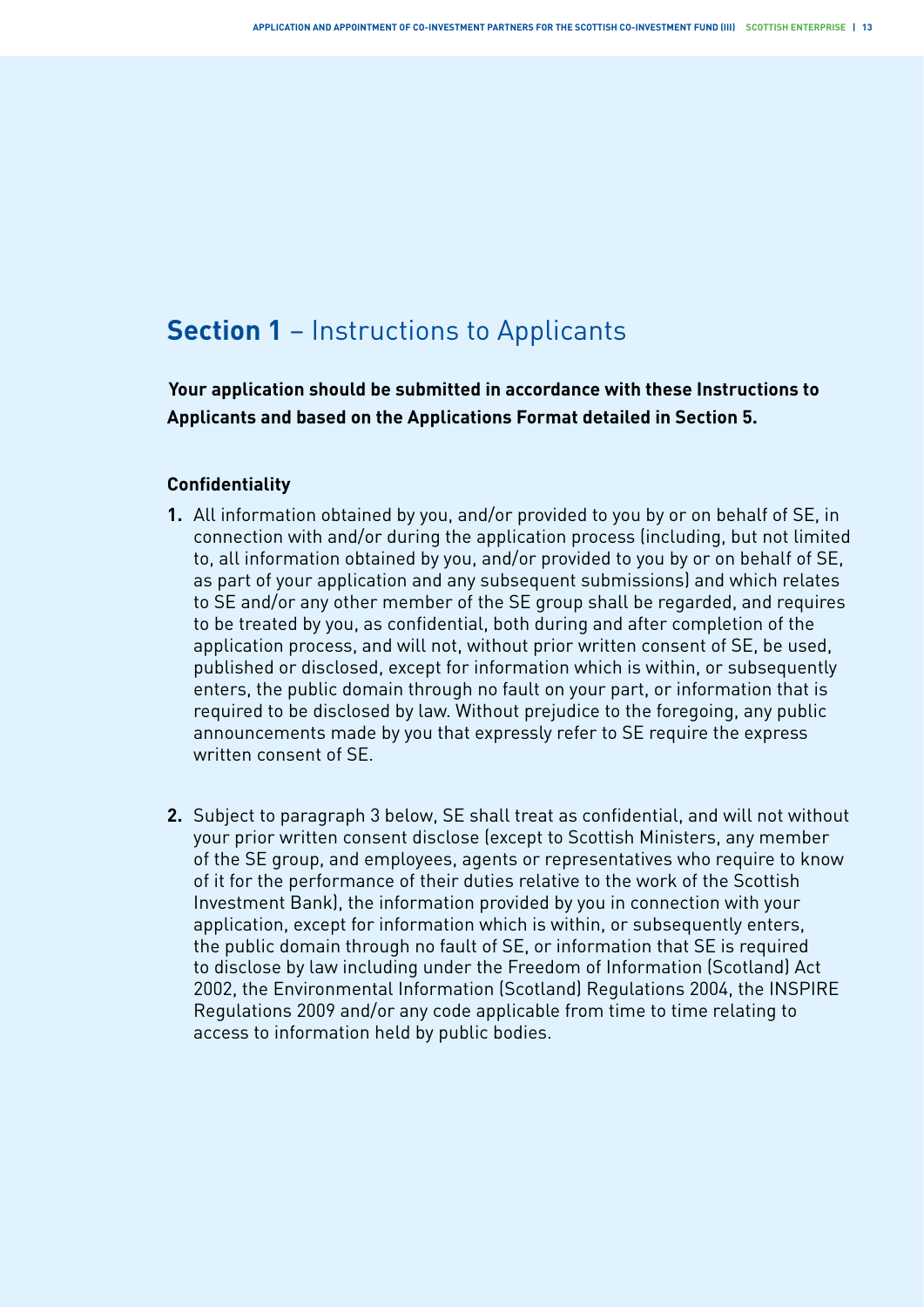#### **Freedom of Information**

**3.** Freedom of Information legislation (including the Freedom of Information (Scotland) Act 2002, the Environmental Information (Scotland) Regulations 2004, the INSPIRE Regulations 2009 and / or any code applicable relating to access to information held by public bodies from time to time), designates SE as a Scottish public authority and therefore subject to the provisions and obligations in that legislation. This means that any person who makes a valid request for information held by SE will be entitled to receive it, unless all or part of that information can be withheld as a result of exemptions under that legislation. As a result, we may need to disclose and/or publish any information you send us as part of your application. If you think that any of the information included in your application is commercially sensitive and/or confidential please identify it and explain (in broad terms) what harm might result from disclosure and/or publication. You should be aware that, even where you have indicated that information is commercially sensitive and/or confidential, we may be required to disclose and/or publish it.

#### **Submission of Application**

Your application should be submitted in PDF or MS Word format only to the email address at ScottishInvestmentBank@scotent.co.uk using the subject header "SCF III [Insert Investor Name] Partner Application". Hard copy submissions will not be accepted.

Questions can be submitted by applicants at ScottishInvestmentBank@scotent. co.uk using the subject header "SCF III Partner Application Enquiry".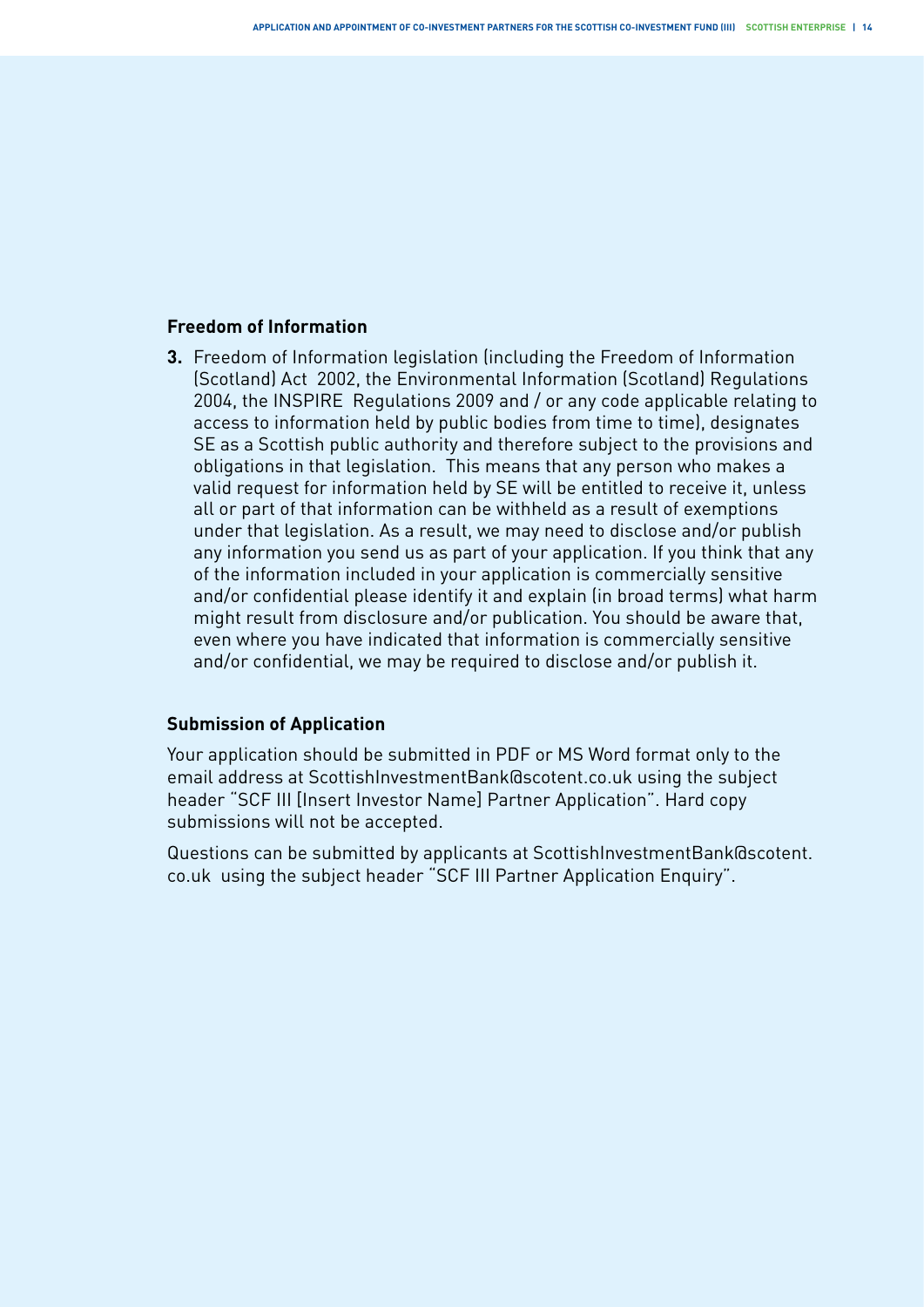## **Section 2** – Evaluation Process

**This application process will be conducted in an open and transparent fashion. Applicants will be evaluated against a pre-determined evaluation matrix (detailed in Section 4) based upon answers within the application document. This selection process will use the answers to the questions within the application document to undertake a robust, rigorous and objective assessment of each applicant against the evaluation criteria.** 

All applications will be checked, first, for completeness and compliance. In the event that crucial information is found to be missing or incomplete, applicants may be requested to supply such details by return. Applicants are encouraged to use case studies throughout the sections to illustrate and support the content of the submission.

The level of detail included in the proposal is at the applicant's discretion subject to the confidentiality provisions detailed in Paragraphs 1-3 of Section 1 of this application pack.

A full evaluation of every complete application will be undertaken by an evaluation panel within SE using the evaluation criteria detailed in Section 4. The assessment and evaluation of applications shall be recorded for audit purposes with feedback given to applicants. SE reserves the right to invite applicants to present to the evaluation panel if this is considered appropriate.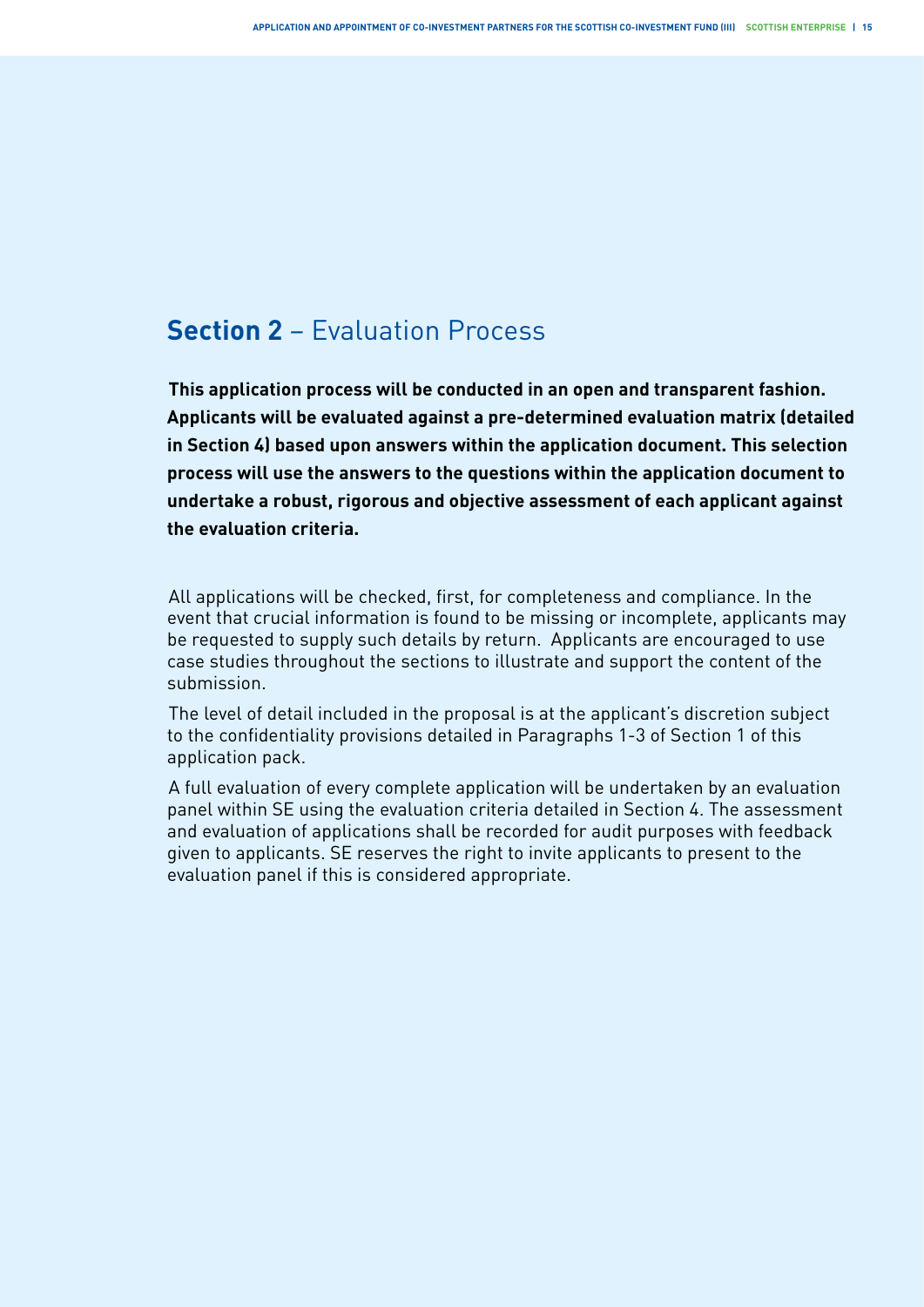## **Section 3** – Evaluation Criteria

**Applicants will be evaluated against the following high-level evaluation criteria:**

|                                                            | <b>SUB</b><br><b>WEIGHTING</b> | ΤΩΤΔΙ<br><b>WEIGHTING</b> |  |
|------------------------------------------------------------|--------------------------------|---------------------------|--|
| FINANCIAL AND INVESTMENT STRATEGY                          |                                |                           |  |
| Ability to Generate Returns and Add Value                  | 30%                            |                           |  |
| Availability of Funding                                    | 25%                            | 20%                       |  |
| <b>Fee Structures</b>                                      | 15%                            |                           |  |
| <b>Investment Strategy and Policy</b>                      | 30%                            |                           |  |
| <b>ECONOMIC IMPACT</b>                                     |                                |                           |  |
| Economic Impact from Investments                           | 50%                            | 20%                       |  |
| Alignment with SE's Strategic Objectives                   | 50%                            |                           |  |
| <b>INFRASTRUCTURE</b>                                      |                                |                           |  |
| <b>Transaction Process</b>                                 | 20%                            |                           |  |
| Portfolio Management Capability and Conflict<br>Management | 25%                            |                           |  |
| Adding Value to Investee Companies                         | 25%                            | 30%                       |  |
| <b>Deal Sourcing Capability</b>                            | 15%                            |                           |  |
| <b>Enhancing Performance</b>                               | 15%                            |                           |  |
| <b>REFERENCES</b>                                          |                                |                           |  |
| <b>Relationship Management and References</b>              | 100%                           | 30%                       |  |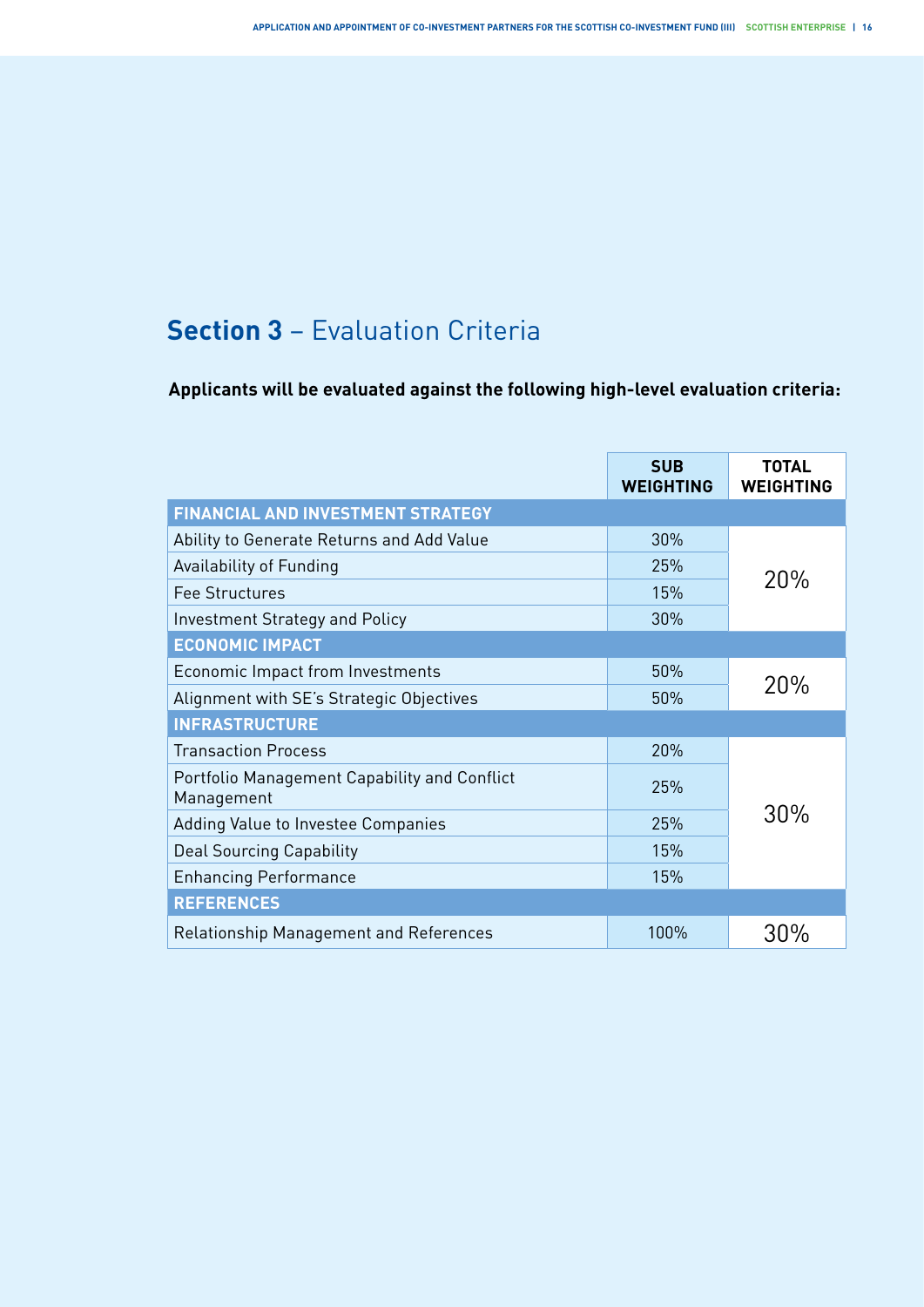## **Section 4** – Scoring Principles

Each sub-category will be scored 0-4 by each member of the Evaluation Panel in order to arrive at a weighted score for the 4 sections of the scorecard. These scores will then be weighted further to arrive at a total score for each applicant. A score of at least 2 in all 12 sub-categories of the scorecard, and a total weighted score in excess of 2, is required to obtain SCF III Accredited Partner status. Where successful applicants score less than 2.5 on a total weighted basis an application will be approved, but limited funding may apply and a plan may be needed between SIB and the applicant to address any areas of identified weakness within the application.

If any applicant scores 1 or below in any sub-category the application will be declined.

The scoring principles are set out in the table below:

| Score          | <b>Scoring Principles</b>                                                                                                                                       |
|----------------|-----------------------------------------------------------------------------------------------------------------------------------------------------------------|
| $\Omega$       | Very Poor: the response is inadequate and is significantly below what would be expected because of one or all of<br>the following:                              |
|                | Response fails to demonstrate the ability to meet the requirement;<br>$\bullet$                                                                                 |
|                | Response indicates a significant lack of knowledge, understanding and experience of the requirement.<br>٠                                                       |
| 1              | Poor: The response meets some of the requirement(s), but falls below what is expected for the following<br>reasons:                                             |
|                | Response contains insufficient/limited detail or explanation to demonstrate how the requirement will be<br>met:                                                 |
|                | The response does not demonstrate sufficient knowledge, understanding and experience of the<br>requirement.                                                     |
|                | There is at least one significant requirement that has not been demonstrated in the response.                                                                   |
| $\overline{2}$ | Satisfactory: The response meets most of the requirement(s) as detailed below:                                                                                  |
|                | Demonstrates a broad understanding of the requirement but lacks detail or explanation to demonstrate<br>how the requirement will be fully met in certain areas; |
|                | The response demonstrates basic knowledge, understanding and experience of the requirement;<br>$\bullet$                                                        |
|                | Some areas that have not been addressed and will require further clarity/ confirmation from the applicant.                                                      |
| 3              | Good: This is demonstrated by a relevant and good response that meets the requirement characterised by:                                                         |
|                | Good knowledge, understanding and experience of the requirement;                                                                                                |
|                | Experience demonstrated through use of relevant evidence/ case studies;<br>$\bullet$                                                                            |
|                | No significant areas that are lacking in the response.<br>$\bullet$                                                                                             |
|                | <b>Excellent:</b> Exceeds the requirement, demonstrated through:                                                                                                |
|                | A comprehensive and clear response that demonstrates a thorough knowledge, understanding and<br>experience of the requirement;                                  |
|                | Excellent experience demonstrates through use of relevant evidence/case studies;<br>٠                                                                           |
|                | No gaps in the response;<br>$\bullet$                                                                                                                           |
|                | Response is likely to demonstrate additional value in several aspects of the requirement.<br>$\bullet$                                                          |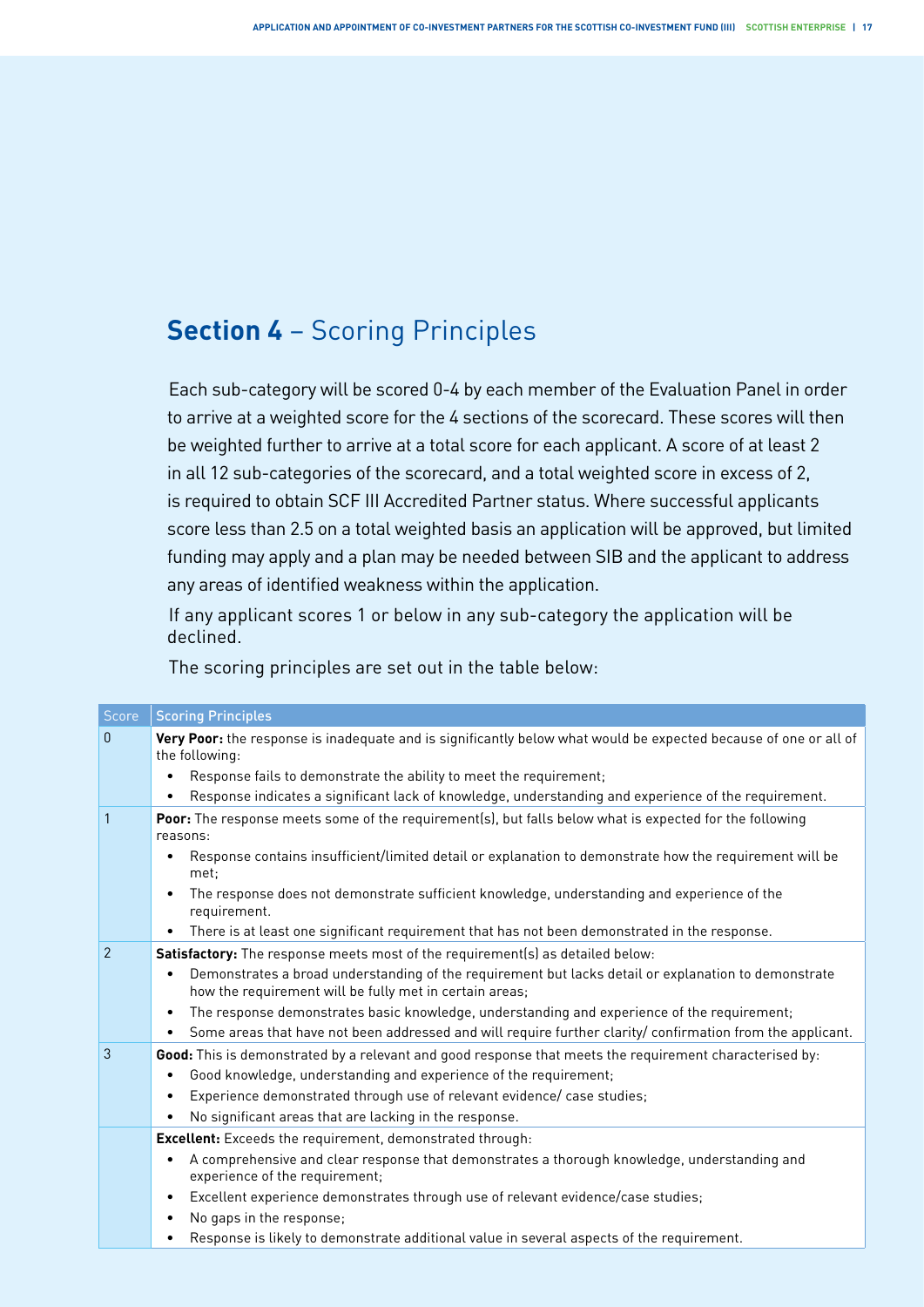## **Section 5** – Application

Applicants should provide supporting information as ordered in the **"Information to be provided"** sections of the application guidelines. We would welcome the use of supporting appendices and case studies, where you consider appropriate in support of your application.

Failure to provide responses to any section under "Information to be provided" will result in the application being rejected and the applicant will then be required to re-submit their application.

| <b>APPLICANT DETAILS</b><br>Applicants may continue their answers on a separate page if necessary.<br>Each answer should be clearly marked with the section number and question to which it relates. |
|------------------------------------------------------------------------------------------------------------------------------------------------------------------------------------------------------|
| Information to be provided                                                                                                                                                                           |
| Name of prospective partner                                                                                                                                                                          |
|                                                                                                                                                                                                      |
| Mailing address                                                                                                                                                                                      |
|                                                                                                                                                                                                      |
| Registered Address (if different)                                                                                                                                                                    |
|                                                                                                                                                                                                      |
| Company / LLP No. (if applicable)                                                                                                                                                                    |
|                                                                                                                                                                                                      |
| Regulator (if applicable)                                                                                                                                                                            |
| Key individual contact name                                                                                                                                                                          |
|                                                                                                                                                                                                      |
| Key individual contact details (tel no. / email)                                                                                                                                                     |
|                                                                                                                                                                                                      |
| Website (if appropriate)                                                                                                                                                                             |
|                                                                                                                                                                                                      |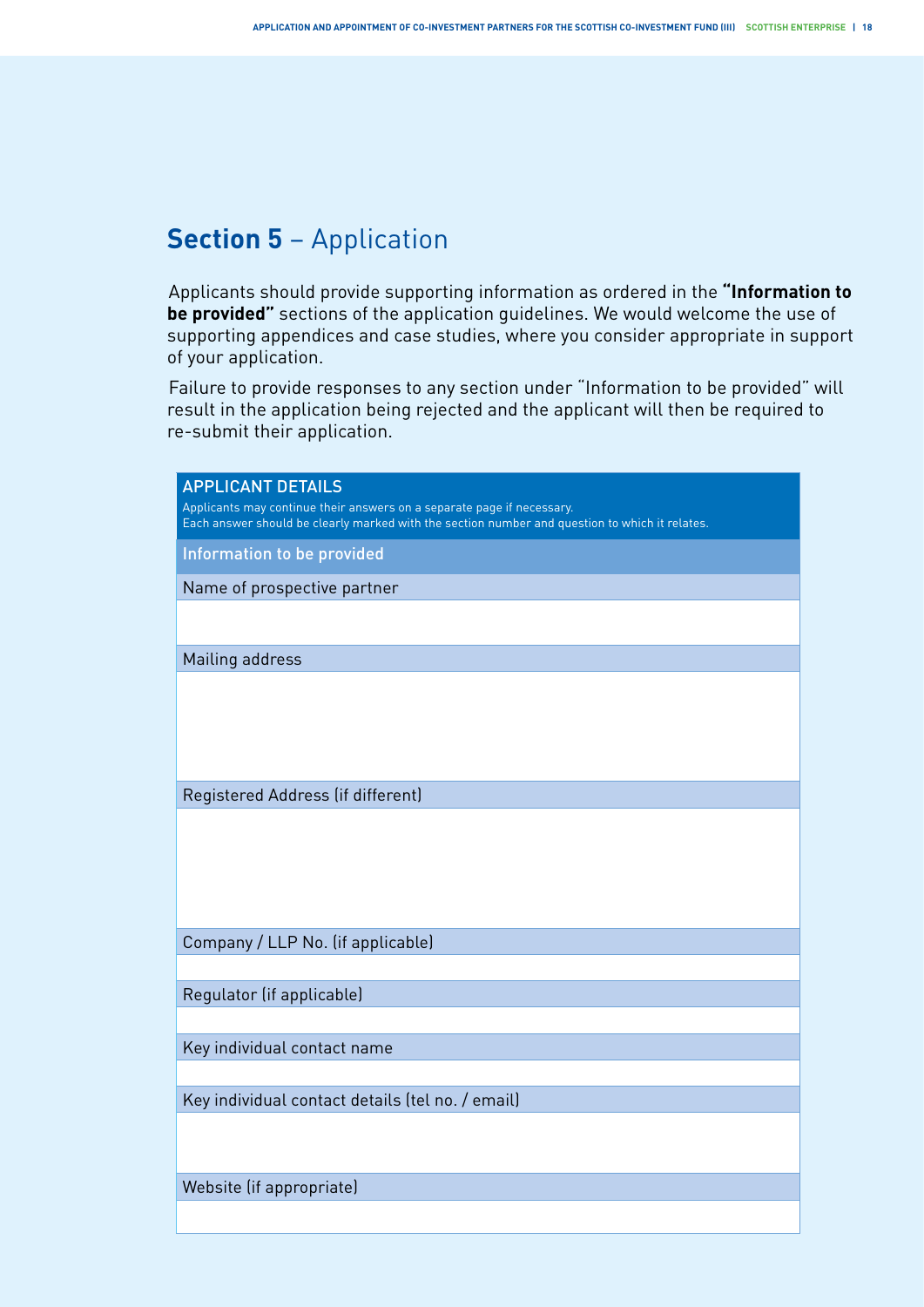

The ownership and management structure of the organisation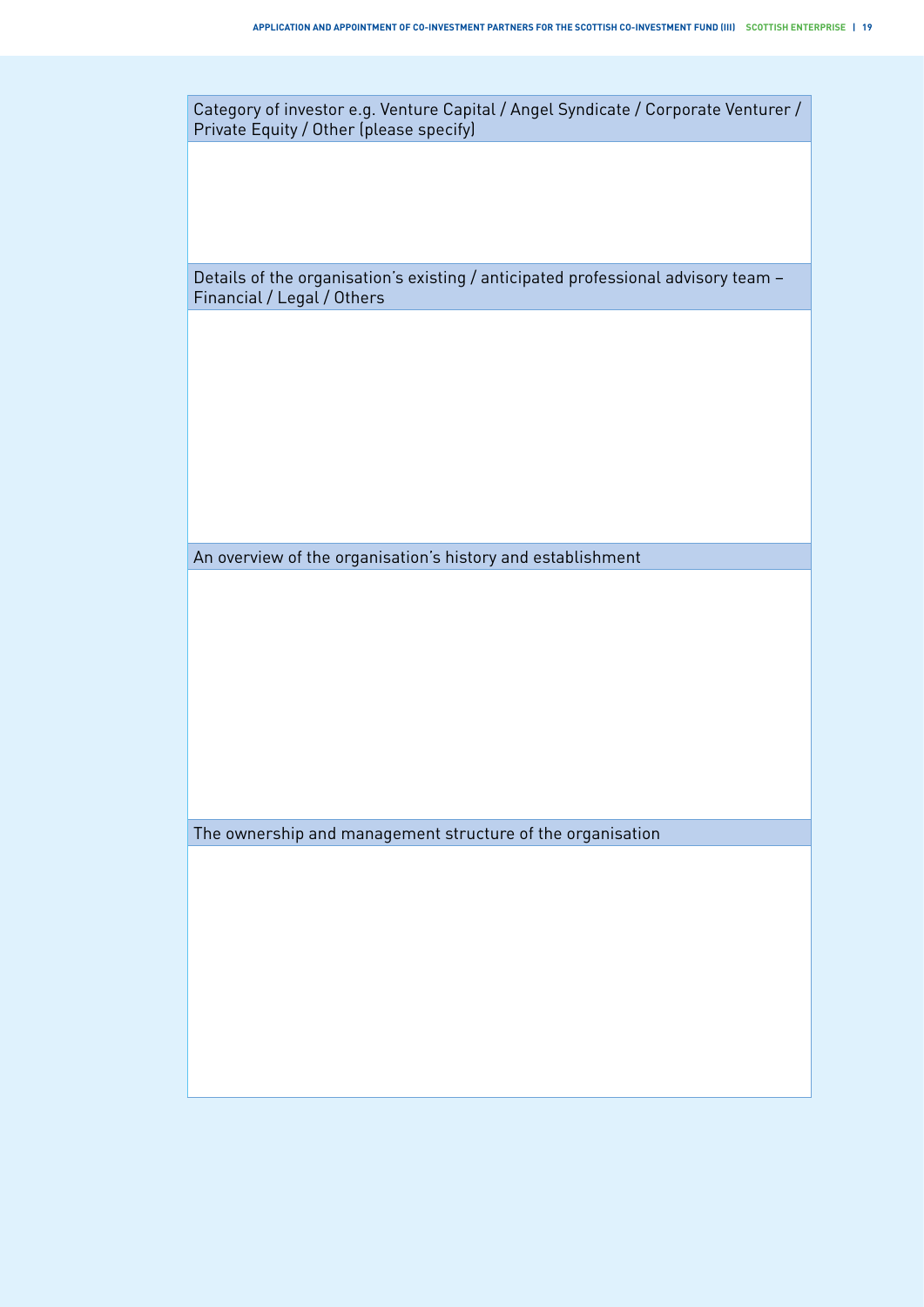| The model by which the organisation operates its investment activities                                                                                       |
|--------------------------------------------------------------------------------------------------------------------------------------------------------------|
|                                                                                                                                                              |
|                                                                                                                                                              |
|                                                                                                                                                              |
|                                                                                                                                                              |
|                                                                                                                                                              |
| Details of any preferred deal structures (eg ordinary / preferred equity,<br>convertible loan notes structures etc.), preference for EIS / SEIS qualifying   |
| companies, view of management incentives / ratchets etc. Please provide copies                                                                               |
| of template investment documents (if available)                                                                                                              |
|                                                                                                                                                              |
|                                                                                                                                                              |
|                                                                                                                                                              |
|                                                                                                                                                              |
|                                                                                                                                                              |
|                                                                                                                                                              |
|                                                                                                                                                              |
| Typical investee company - age, stage, location                                                                                                              |
|                                                                                                                                                              |
|                                                                                                                                                              |
|                                                                                                                                                              |
|                                                                                                                                                              |
|                                                                                                                                                              |
|                                                                                                                                                              |
| Expected rate of investment over the next 3 years.                                                                                                           |
|                                                                                                                                                              |
|                                                                                                                                                              |
|                                                                                                                                                              |
|                                                                                                                                                              |
|                                                                                                                                                              |
|                                                                                                                                                              |
| Please detail (i) the maximum SCF co-investment limit that you wish to have<br>matched in any one portfolio company, and (ii) the total amount of investment |
| that you are likely to make on annual basis.                                                                                                                 |
|                                                                                                                                                              |
|                                                                                                                                                              |
|                                                                                                                                                              |
|                                                                                                                                                              |
|                                                                                                                                                              |
|                                                                                                                                                              |
|                                                                                                                                                              |
|                                                                                                                                                              |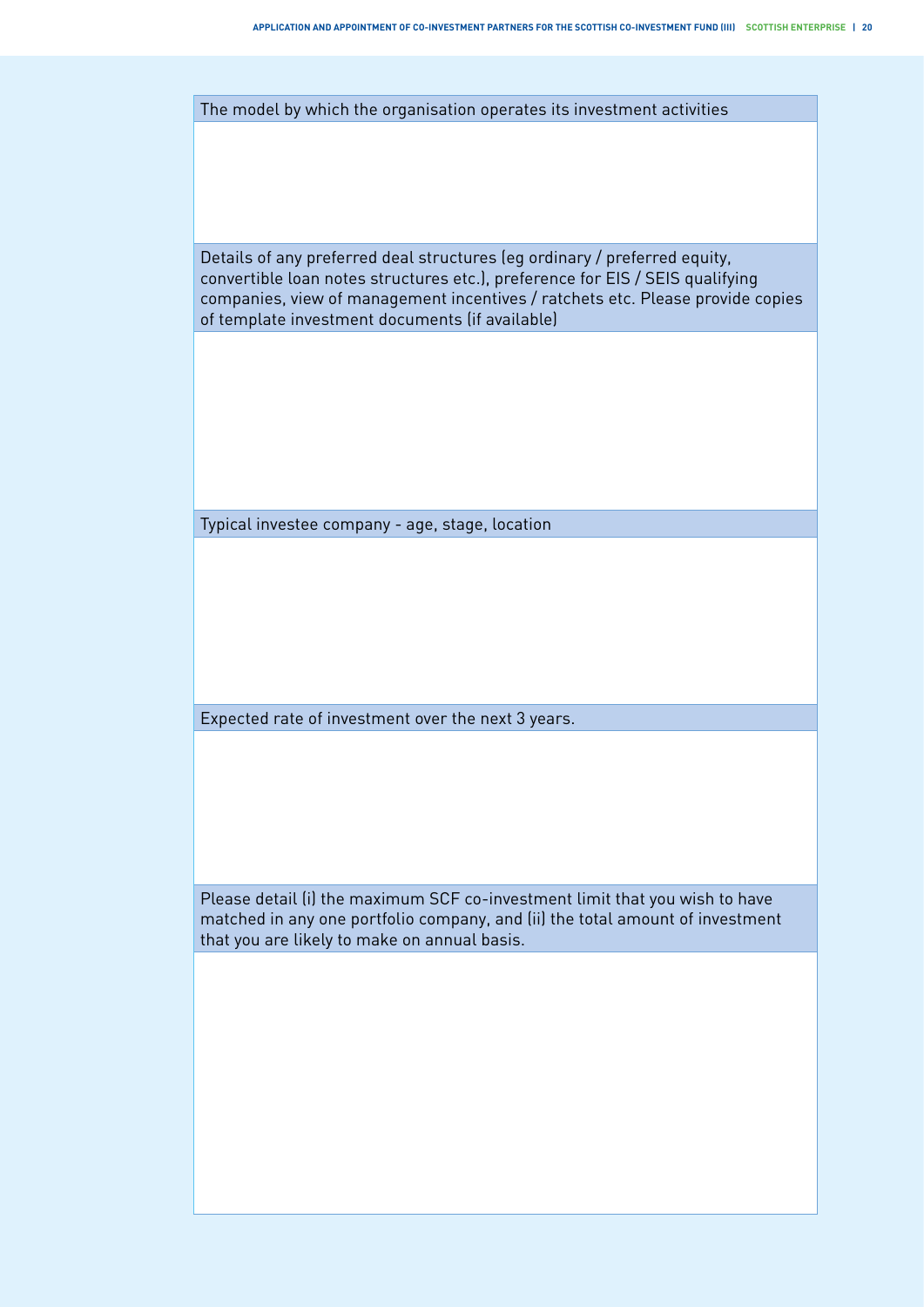| A. FINANCIAL & INVESTMENT STRATEGY                                                                                                                                                                                   | 20% |
|----------------------------------------------------------------------------------------------------------------------------------------------------------------------------------------------------------------------|-----|
| A.1. Ability to generate returns and Add Value (30%)                                                                                                                                                                 |     |
| <b>Applicants should demonstrate</b><br>" Track record of successful exits<br>Uplift in value being created in current portfolio<br>Ability to grow businesses and add value<br>· Failure rates and write-off levels |     |
| <b>Information to be provided</b><br>A summary of deals completed, and full or partial exits achieved, in the last<br>2 years in the format provided in Appendix III below.                                          |     |
|                                                                                                                                                                                                                      |     |
|                                                                                                                                                                                                                      |     |
|                                                                                                                                                                                                                      |     |
|                                                                                                                                                                                                                      |     |
|                                                                                                                                                                                                                      |     |

■ An overview of the value that has been created in your unrealised portfolio and plans for exit.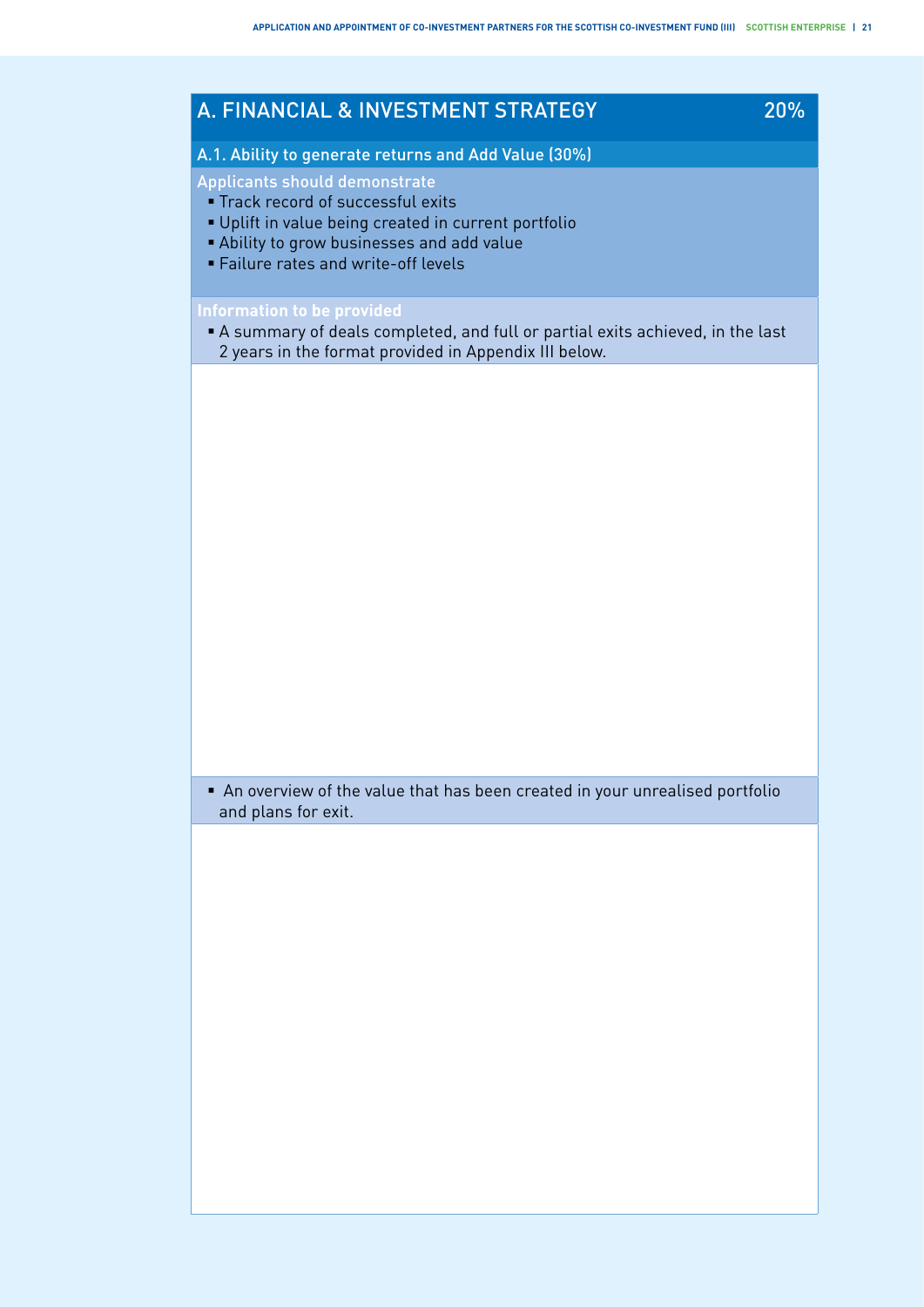#### **A.2. Availability of Funding (25%)**

**Applicants should demonstrate**

- Funding capability and appetite for follow-on funding.
- **Breadth and quality of investor base and funding streams.**
- Track record of supporting portfolio companies through follow-on funding.
- Their expectation of funds deployed into new investments vs. follow-on funding.
- Percentage of deals expected to receive follow-on funding.

**• The source(s) and quantum of funding for the organisation's investment** activities. Your expectations regarding follow-on funding for portfolio companies vs. new investments over the next 2 years.

■ Please provide an overview of any investment vehicles, such as Limited Partnerships, with defined investment periods and fund terms, which are currently in investment mode. Please highlight size of fund, investment period, percentage deployed to date and follow-on expectations.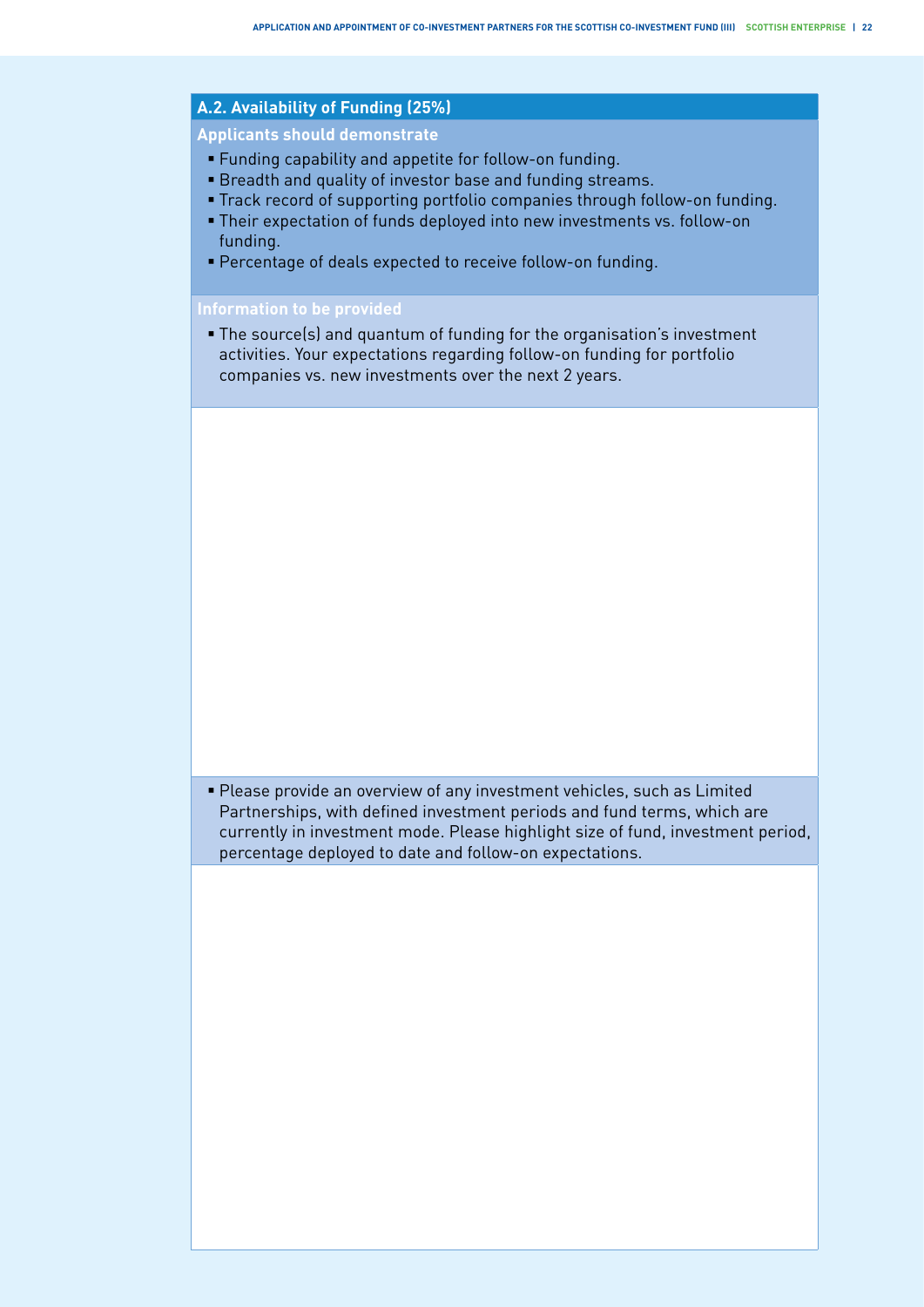#### A.3. Fee Structures (15%)

#### **Applicants should demonstrate**

- **Envisaged fee structures for new and follow-on investments.**
- Overview of fees charged historically versus proposed fee structure
- Level of historical fees paid to related / connected parties (including consultancy, advisory, director, executive and non executive fees paid via the applicant organisation or directly by portfolio companies).
- 
- Detail the types and level of fees typically levied against portfolio companies, such as transaction fees (initial investment and follow-on) and portfolio management fees. Please explain any changes planned to current fee levels?

**• Details of any historic fees payable by portfolio companies to organisations** that could be considered as "related" i.e. advisory firms, other syndicates. Will such arrangements remain in place?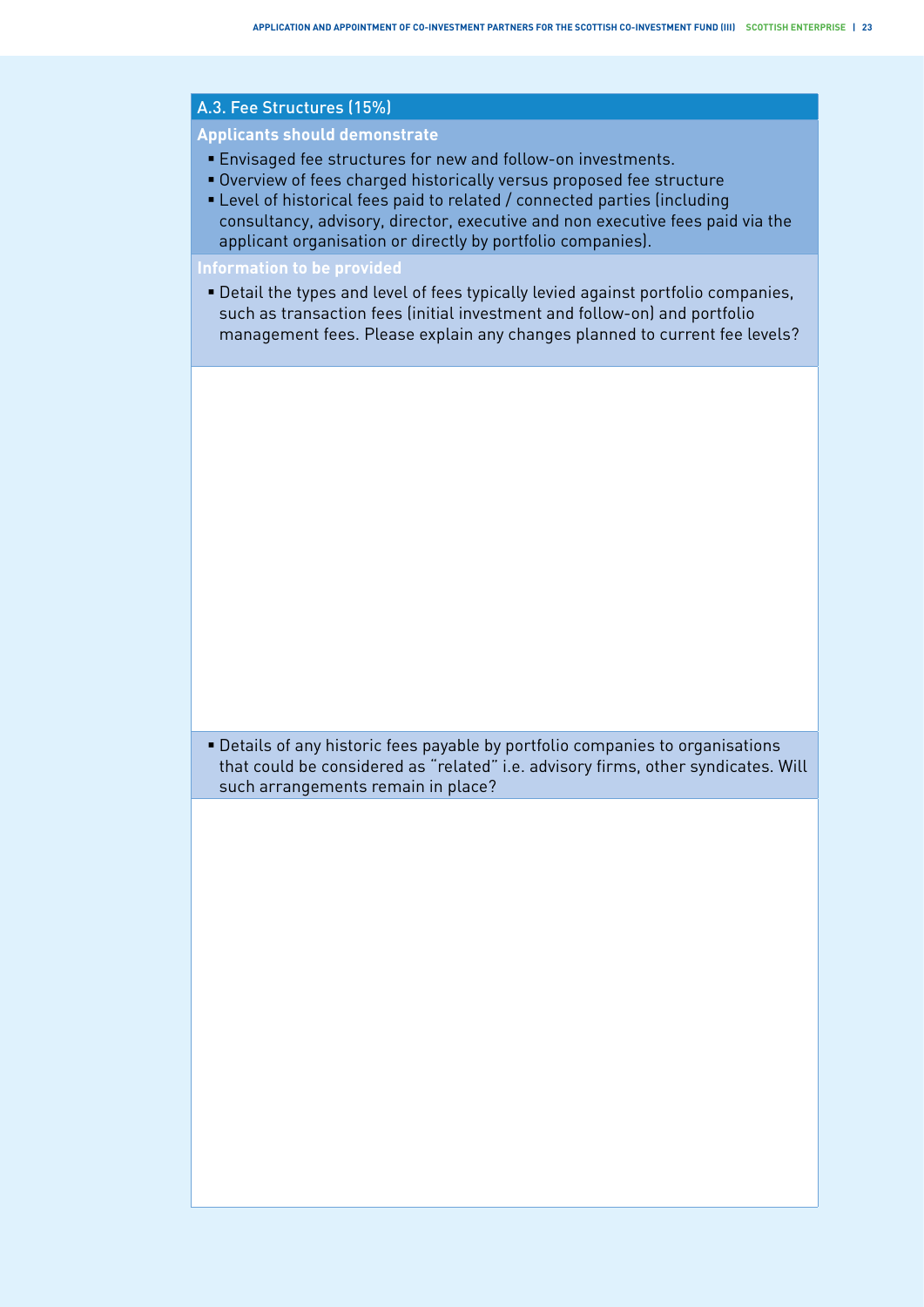#### A.4 Investment Strategy and Policy (30%)

**Applicants should demonstrate**

- Sector preferences if applicable.
- Examples of added value provided to investee companies at a strategic, financial and operational level.
- Deal origination how investments are sourced.
- Minimum / Maximum investment per investee company.
- **Historic and planned investment (holding) period.**
- **Example 3** Historic and envisaged average deal size.
- **Target returns and exit planning.**
- **Preference around syndication.**
- Knowledge of the early-stage investment market in Scotland.

**• Please provide information regarding your Investment Strategy and Policy as** detailed above

■ What are your views on the Scottish early stage funding market?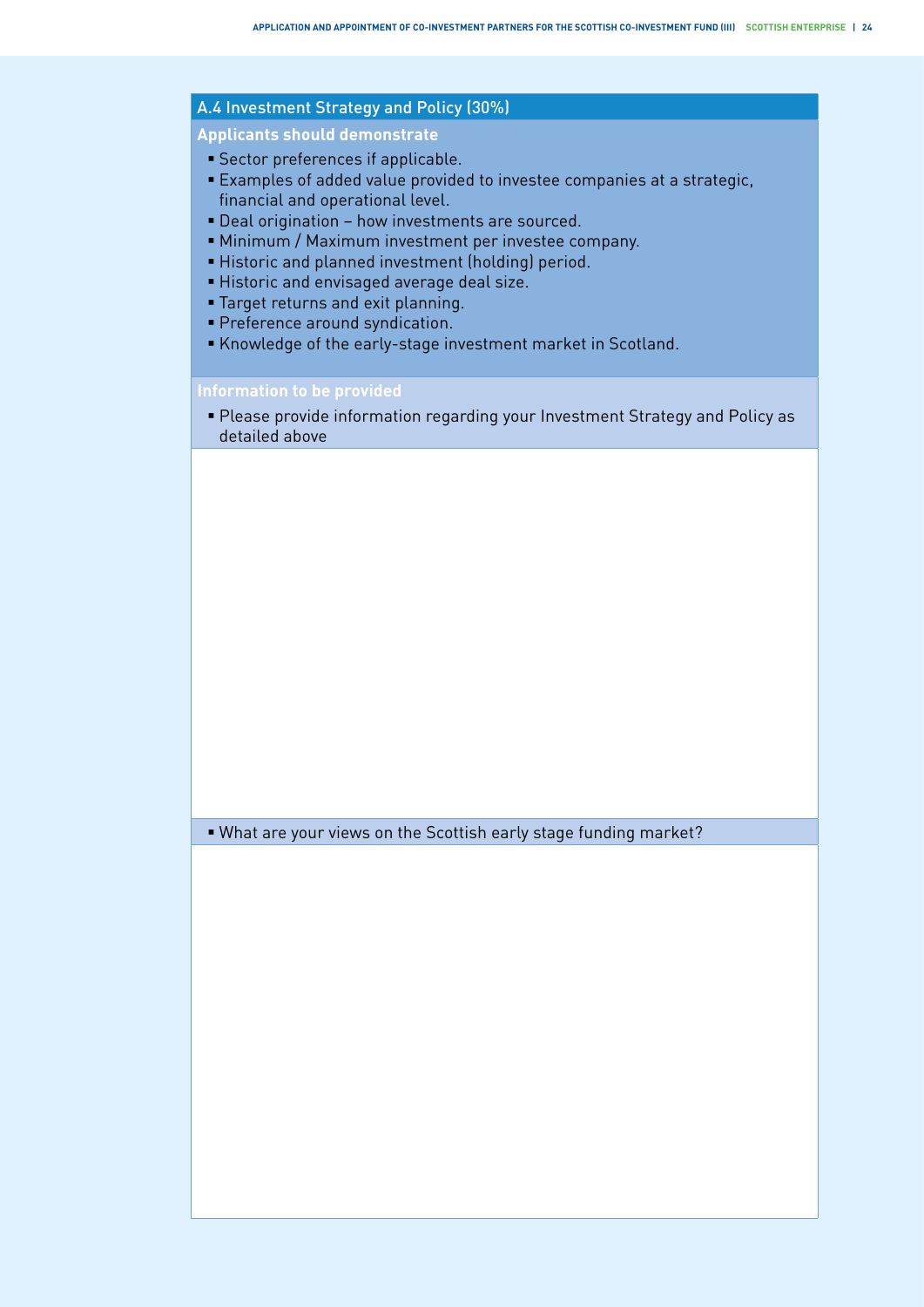### B. ECONOMIC IMPACT **20%**

#### B.1. Economic Impact from Investments (50%)

#### Applicants should demonstrate

- Track record of investing in and supporting companies with high growth potential
- **Investing in companies with a history of export growth, high value job** creation, turnover growth and /or supply chain enhancement. Supply chain enhancement is when the supply chain of investee companies has had a positive impact on the Scottish economy

#### Information to be provided

- Please provide examples of how you and your portfolio companies have historically delivered the following Scottish Enterprise key economic objectives since you invested.
	- Export growth and international expansion
	- High Value job creation
	- Turnover growth
	- Supply chain enhancement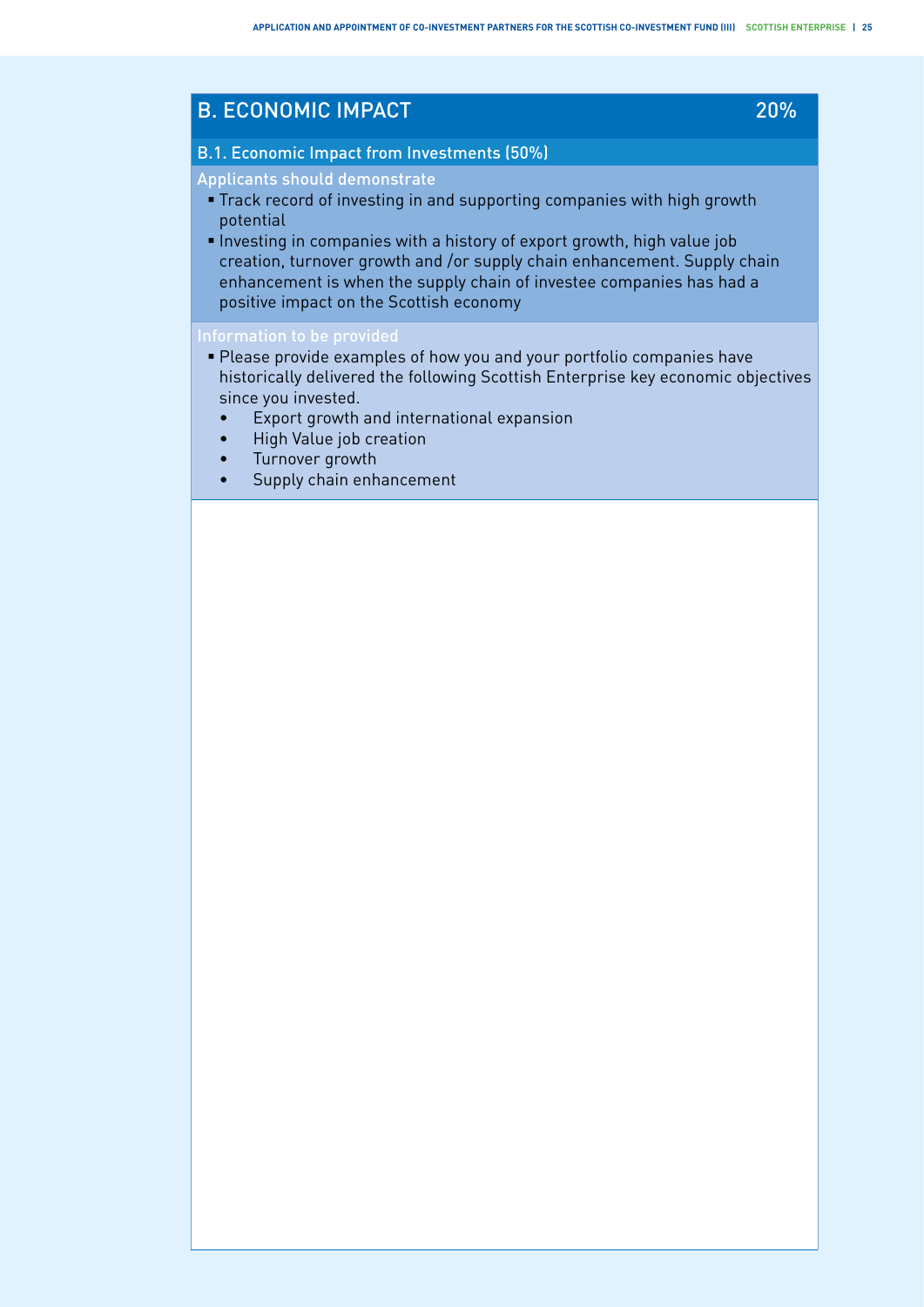#### B.2. Alignment with SE's Strategic Objectives (50%)

Applicants should demonstrate

- **How their investments meet SE's strategic objectives of:**
- **Internationalisation** through investing in companies with export potential and through a history of companies invested in demonstrating that they have "internationalised" through exporting into new markets;
- **Innovation** for example through investing in companies with an innovative technology offering and/or high level of R&D.
- **Investment** for example by applicants demonstrating that they have invested in and supported investee companies through follow-on funding and/or sourcing/syndicating with new investors.
- **People** for example through investing in companies with entrepreneurial management teams and /or by applicants supporting companies in sourcing executive and non-executive talent.

■ How do you intend to ensure that your portfolio companies continue to meet these objectives?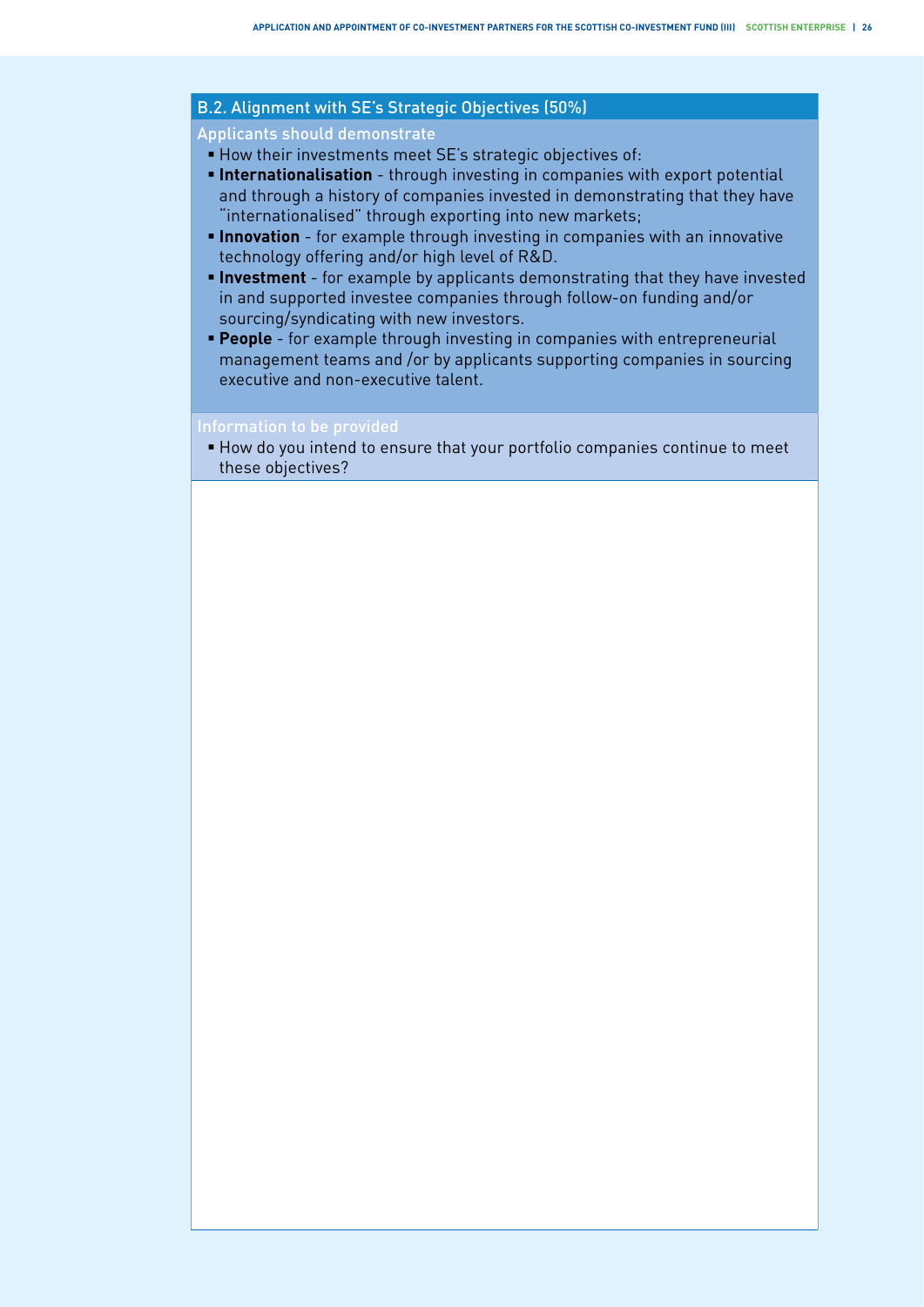### C. INFRASTRUCTURE 200%

#### C.1. Transaction Process (20%)

Applicants should demonstrate

- **Appropriate processes around whether to commit funding**
- Overall approach to transacting a new/ follow-on investment
- Approach to undertaking diligence and whether this is internal / external
- Negotiating the terms of the investment documents external lawyers appointed
- Depth, experience, skills, background and qualifications of those involved transacting investments
- **Internal resource available for transacting investments**
- Examples of difficult/challenging transactions and the approach to these and end result.
- Turnaround times between enquiry and completion and conversion rates/ ratios.

#### Information to be provided

■ Please describe your decision making and governance process around whether to commit funding to (i) new investments and (ii) follow-on opportunities.

■ Detail your approach to diligence i.e. internal or external and type typically undertaken.

■ Do you use external lawyers to negotiate investment documents or in-house legal expertise?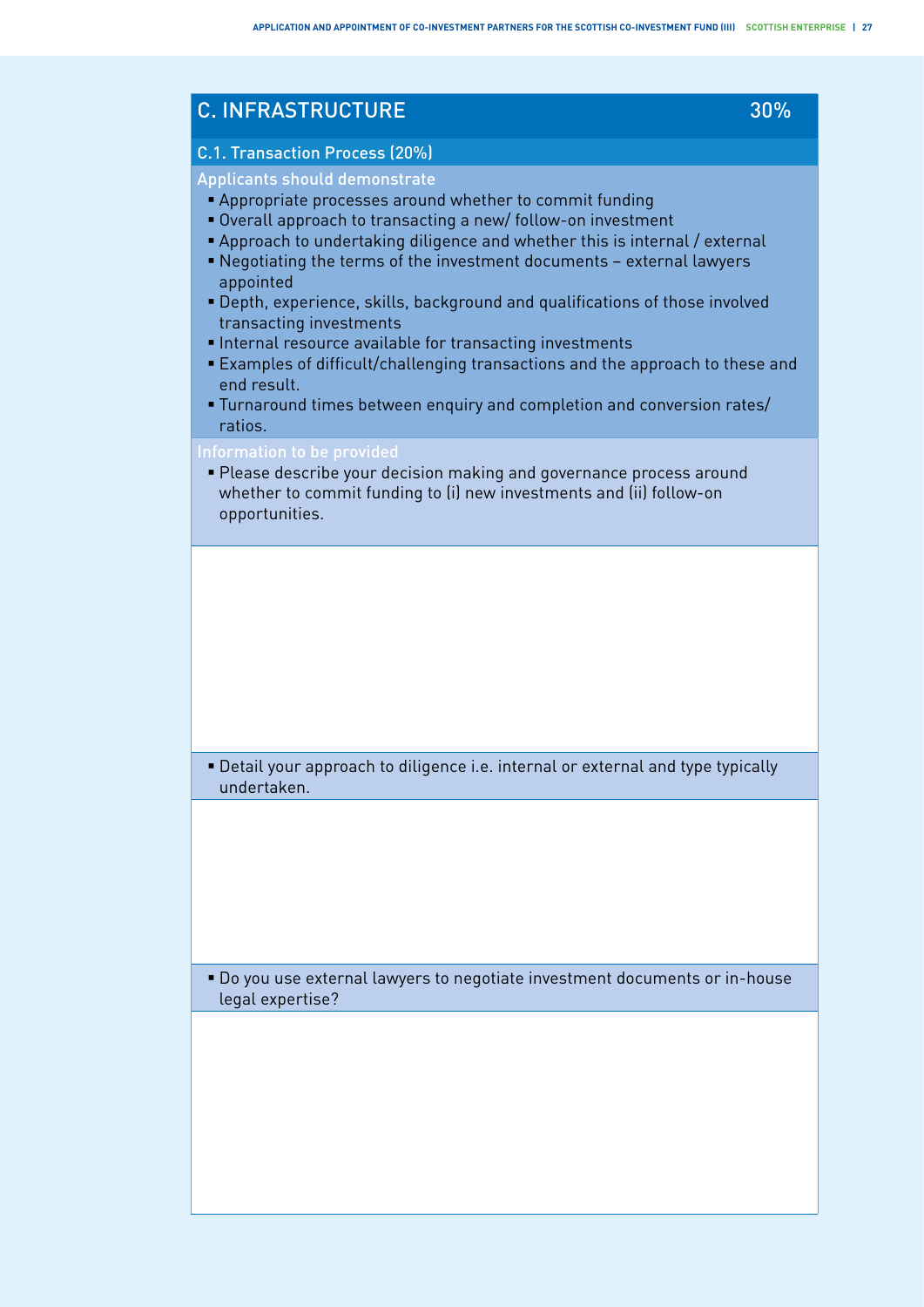| • Short CVs of the key individuals tasked with the leadership and execution of |
|--------------------------------------------------------------------------------|
| the investment strategy of your organisation. These should also highlight any  |
| current responsibilities outwith your organisation and the time allocated to   |
| each.                                                                          |

§ Highlight any individuals that are considered "key individuals" in relation to the operation of your organisation. How would the organisation deal with their prolonged absence or inability to perform their duties?

■ Detail volume of introductions over the last year, the conversion rate, and time taken from introduction to completion.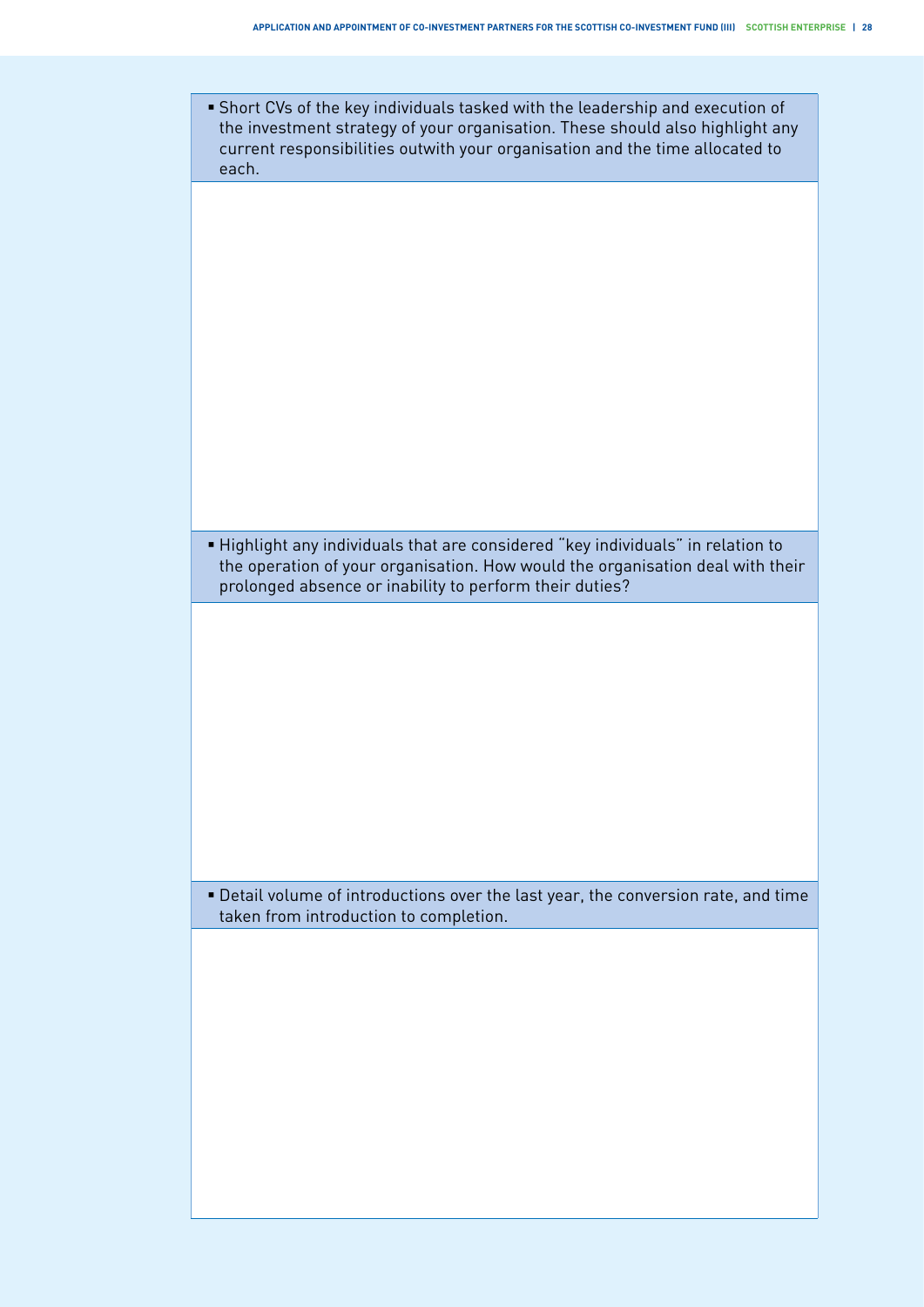# C.2. Portfolio Management Capability and Conflict Management (25%) Applicants should demonstrate **• Strong Portfolio Management capabilities** ■ Resource within the applicant's existing, or planned, headcount to successfully deliver on portfolio management strategy ■ Experience, skills, background and qualifications of those involved in Portfolio Management ■ Willingness to become more involved in underperforming investee companies ■ An appropriate Conflict Management policy. **Strategy around appointing Non-Executive / investor directors** ■ Experience of investor directors/ appointed Non-Executive directors Information to be provided ■ Outline the organisation's approach to portfolio management and investor reporting, level of engagement with investee companies, available resources (incl. ratio of investee companies to portfolio manager), reporting tools and processes. ■ CVs for those involved in Portfolio Management, if different to those provided in C.1. above.

■ Your approach to appointment of Directors (Non-Executive / Investor) and process for identifying suitable individuals.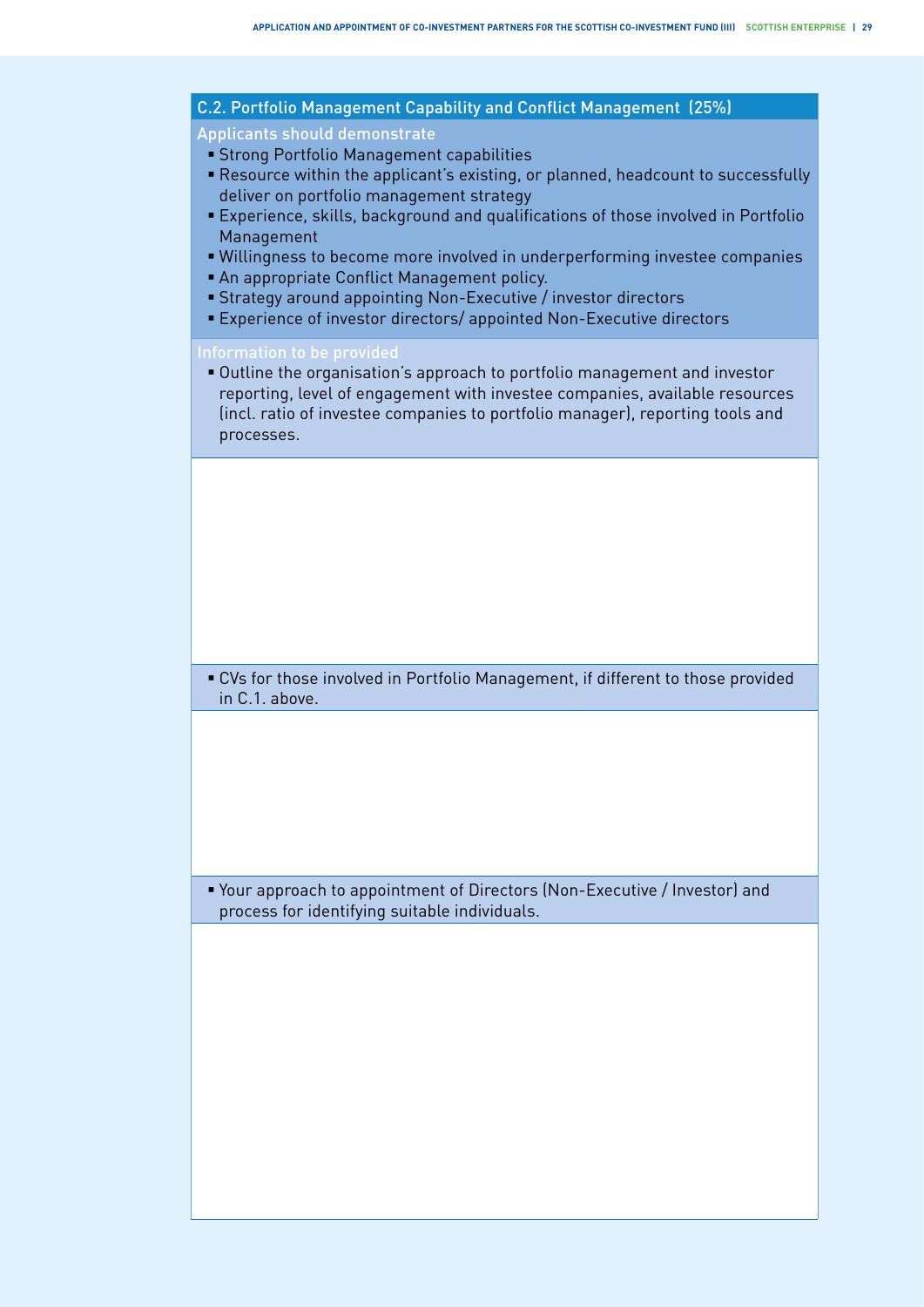| <b>Please outline your approach to managing conflicts and potential conflicts.</b> |  |  |  |  |
|------------------------------------------------------------------------------------|--|--|--|--|
|                                                                                    |  |  |  |  |
|                                                                                    |  |  |  |  |

■ Outline a scenario where a portfolio company has under-performed and the actions that you initiated in order to address the position. What was the outcome?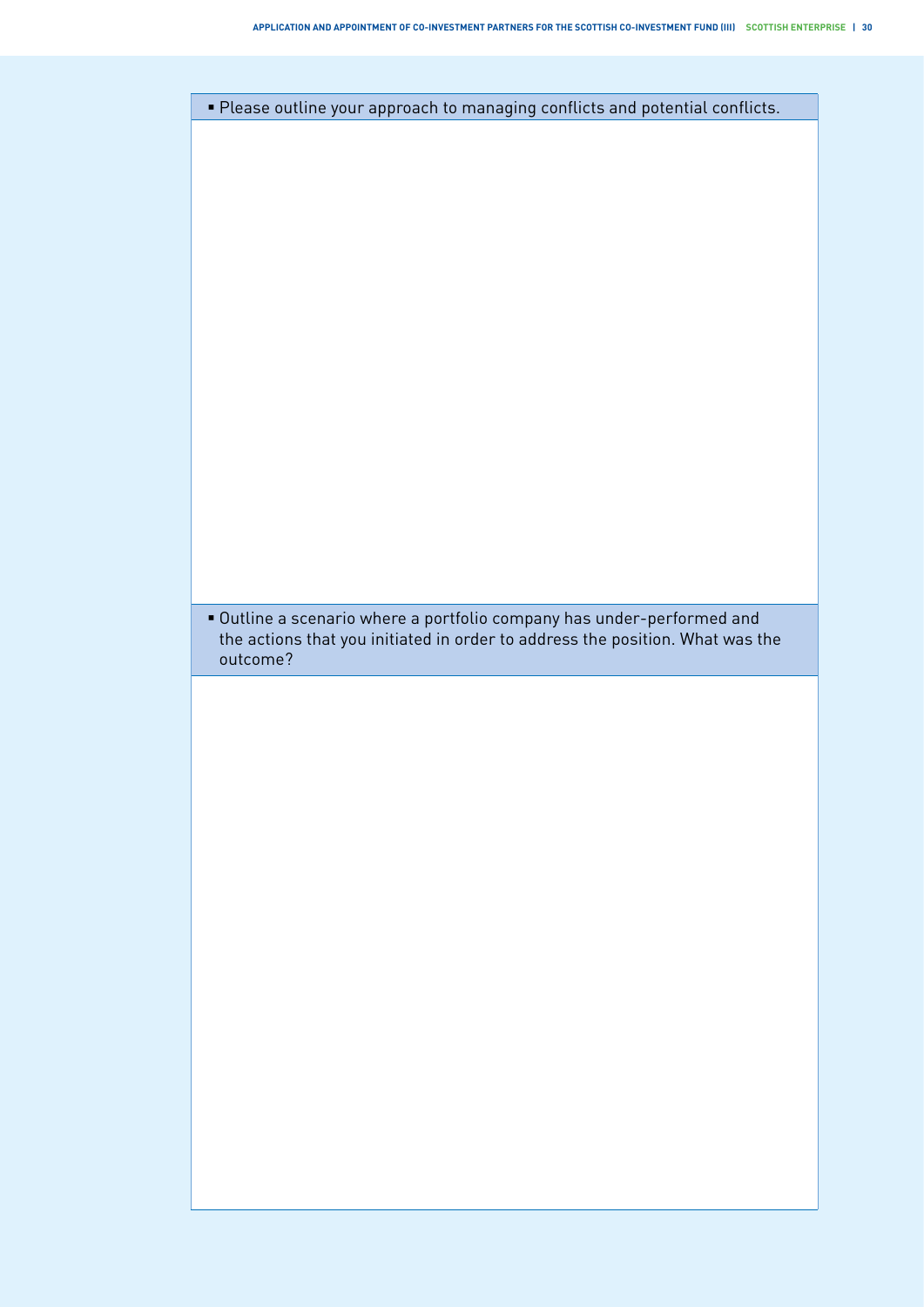#### C.3. Adding Value to Investee Companies (25%)

Applicants should demonstrate

- **•** Ability to "upskill" management teams of investee companies.
- Added-value input into board composition of investee companies.
- Example of successful and less successful exits with an overview of lessons learned.
- A commitment / track record in securing appropriate external growth financing from third parties.
- How they support exit readiness and support companies in formulating and delivering their exit strategies.

■ How do you ensure that portfolio company management capability is improved during your period of ownership?

■ Please outline your approach to Board appointments, both in relation to representing your organisation and Executive Management.

■ Please provide examples of how portfolio companies have benefitted from your broad network in terms of increasing management capability.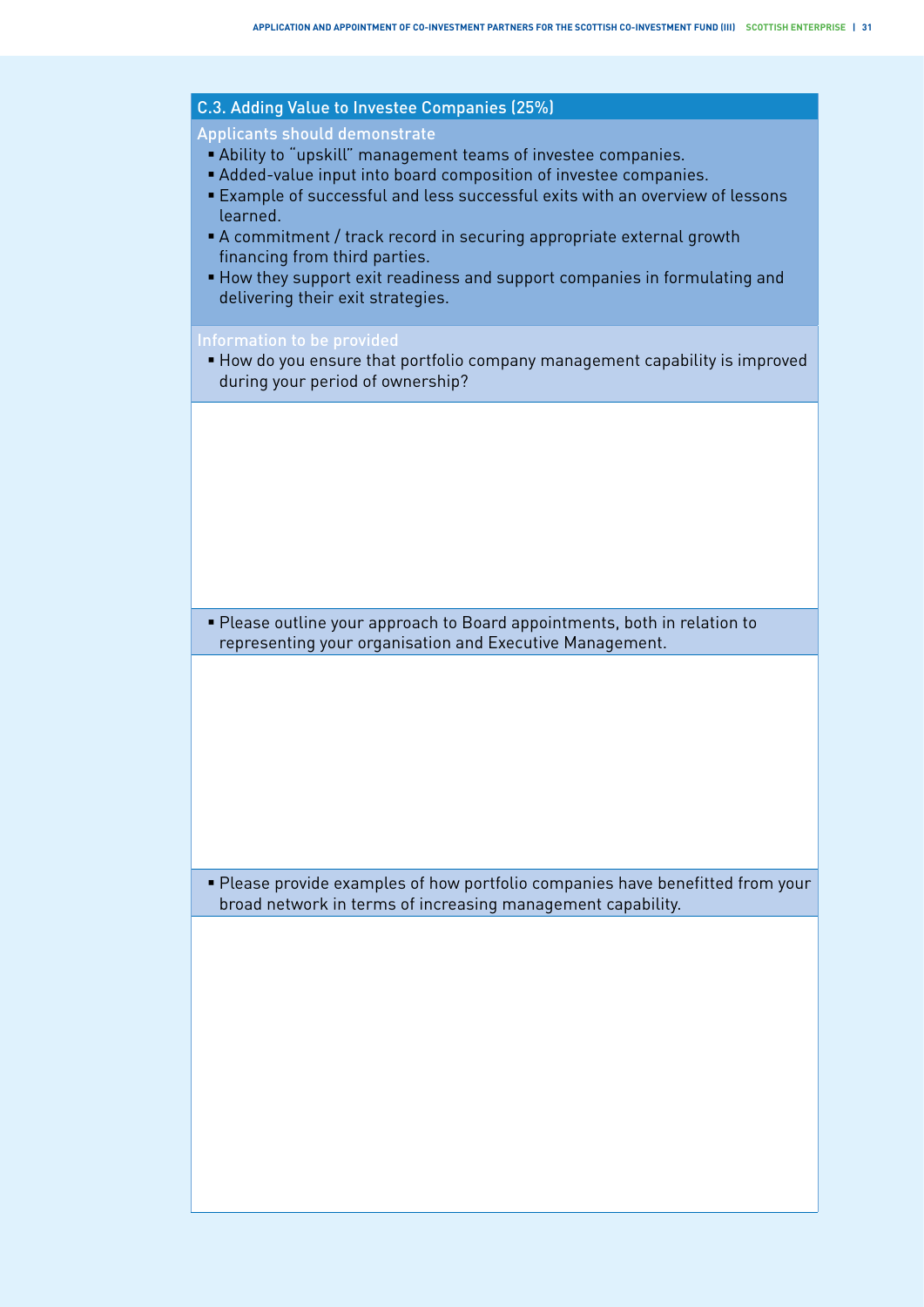| • For Angel Syndicates - Have you ever appointed a Board Director from outwith<br>your syndicate members? If so, please outline the circumstances. Is this<br>something you would consider?      |
|--------------------------------------------------------------------------------------------------------------------------------------------------------------------------------------------------|
|                                                                                                                                                                                                  |
|                                                                                                                                                                                                  |
|                                                                                                                                                                                                  |
|                                                                                                                                                                                                  |
|                                                                                                                                                                                                  |
| • Please provide examples of where you have facilitated further investment by<br>third parties in order to accelerate growth plans, highlighting any later stage<br>investment (>£1.5m) achieved |
|                                                                                                                                                                                                  |
|                                                                                                                                                                                                  |
|                                                                                                                                                                                                  |
|                                                                                                                                                                                                  |
|                                                                                                                                                                                                  |
| Provide details of your approach to exit planning.                                                                                                                                               |
|                                                                                                                                                                                                  |
|                                                                                                                                                                                                  |
|                                                                                                                                                                                                  |
|                                                                                                                                                                                                  |
|                                                                                                                                                                                                  |
|                                                                                                                                                                                                  |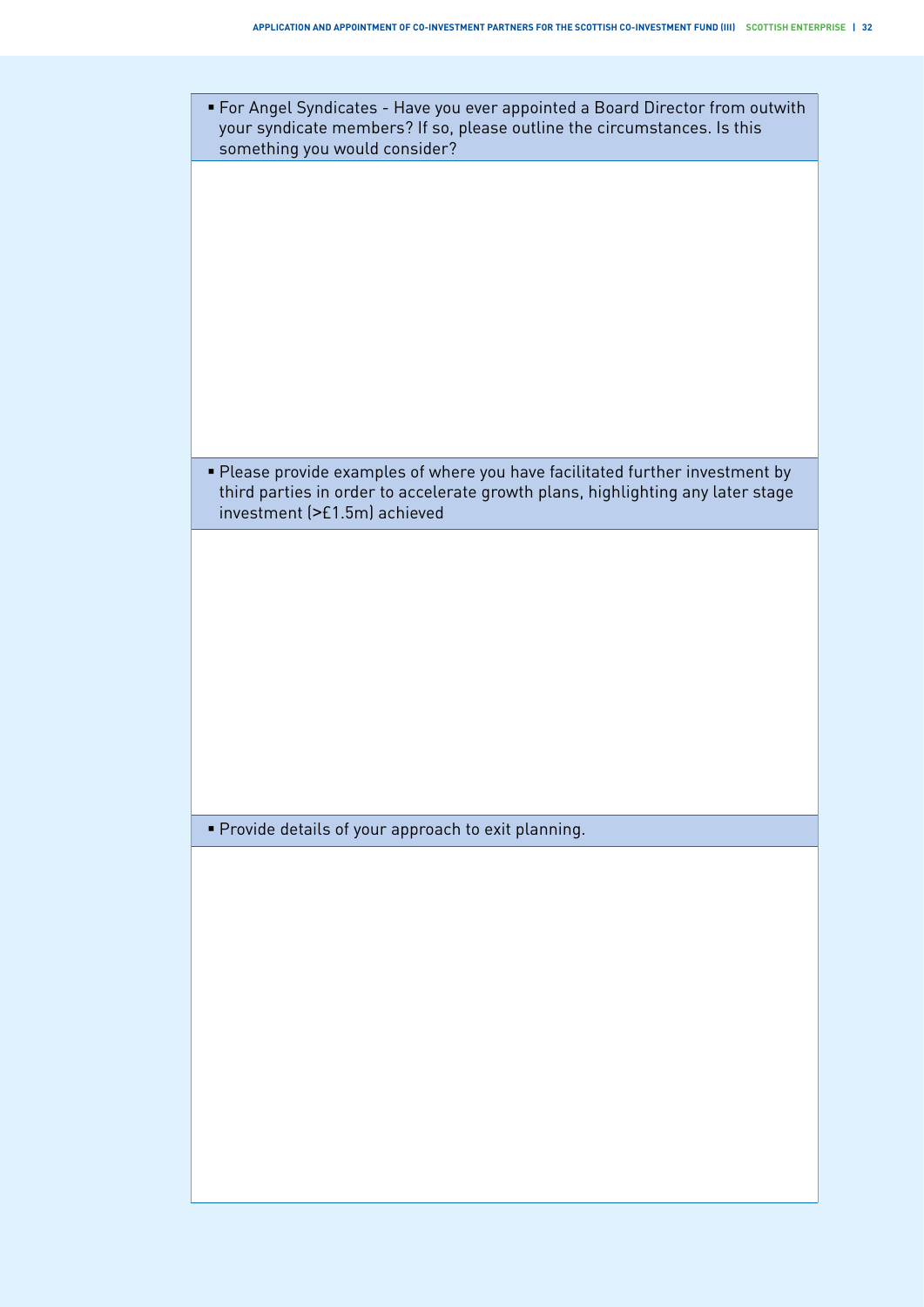### C.4. Deal Sourcing Capability (15%)

Applicants should demonstrate

- **Ability to source proprietary deals**
- **Their envisaged approach regarding leading investments vs. syndication.**
- Contacts and deals completed with non-Scottish based funders and strategic / industrial / corporate investors.

■ Your approach to sourcing proprietary dealflow, citing appropriate examples.

**• Details of any deals completed alongside, or any strong relationships with,** non-Scottish based funders and strategic / industrial / corporate investors.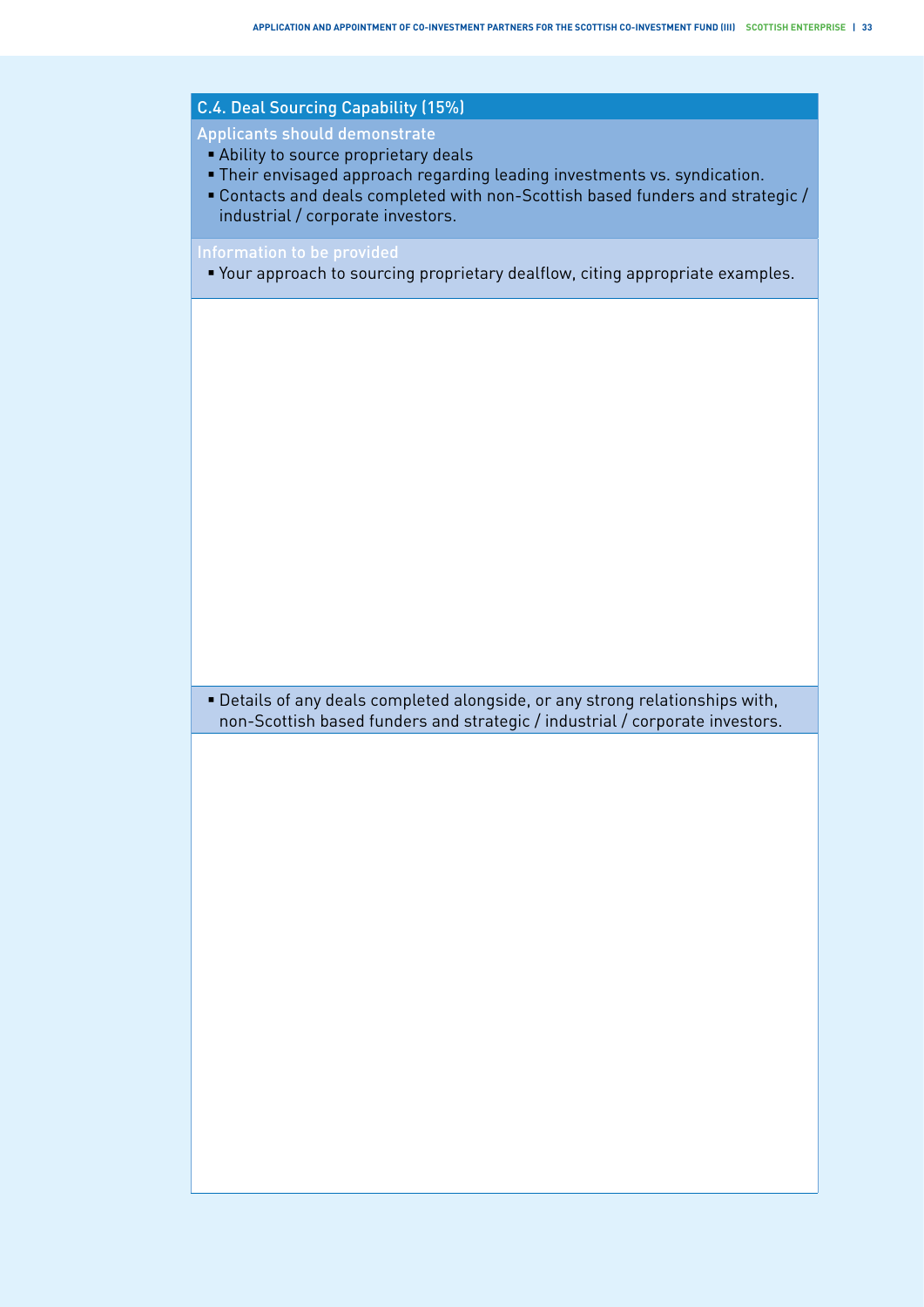#### C.5. Enhancing Performance (15%)

Applicants should demonstrate

**A** culture of continuous improvement.

■ What are your objectives to enhance and build on your performance to date?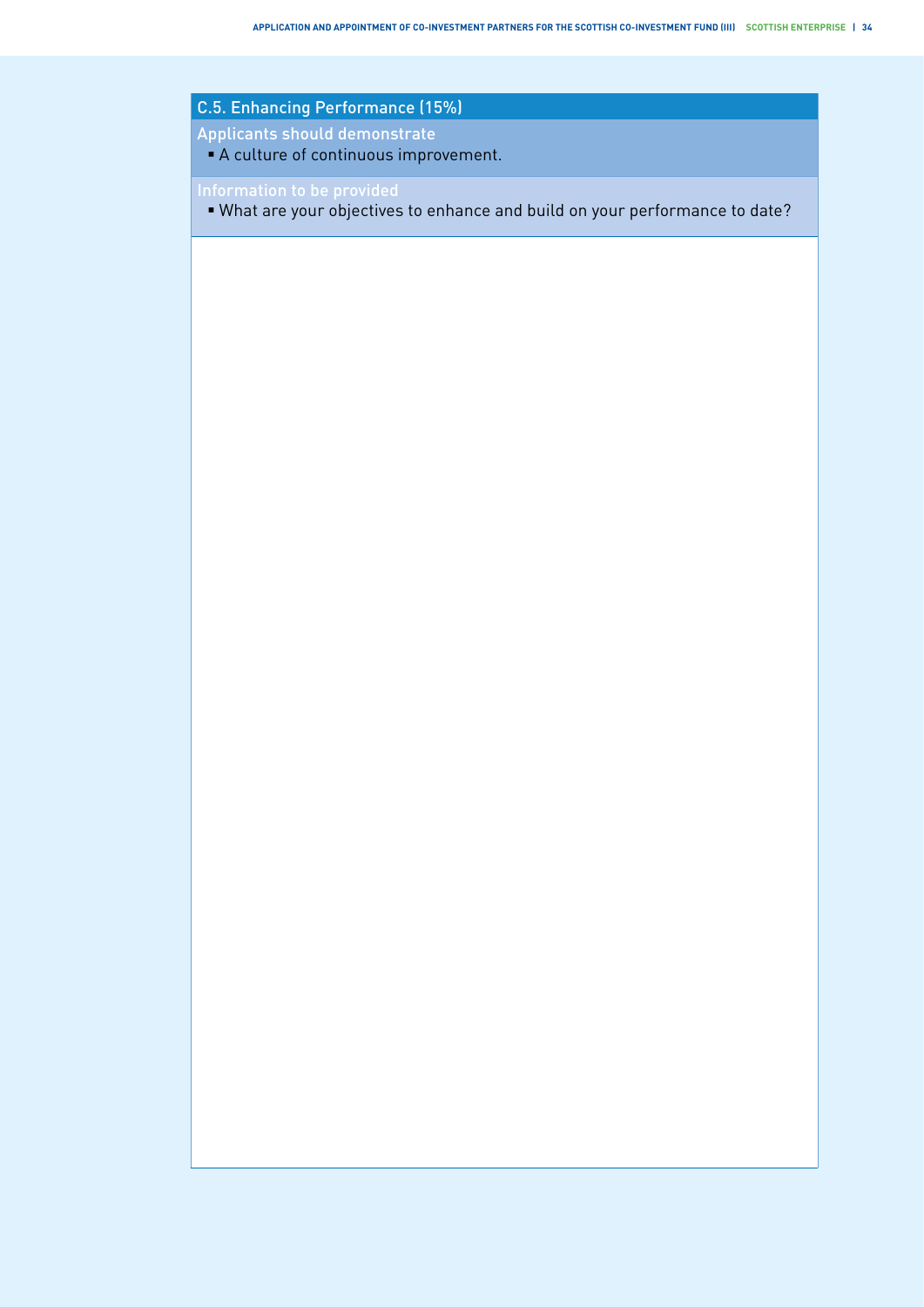| <b>D. REFERENCES</b>                                                                                                                                          | $30\%$ |
|---------------------------------------------------------------------------------------------------------------------------------------------------------------|--------|
| D.1. Relationship Management and References (100%)                                                                                                            |        |
| Applicants should demonstrate<br><b>Behaviour, attitude, resonance and alignment with SE.</b><br>$\blacksquare$ Experience in deal precesses legal precedural |        |

- Experience in deal processes legal, procedural.
- Responsiveness, openness and commitment to quality information.
- Evidence of working in partnership with co-investors and portfolio company management.
- Examples of strong /strained relationships with other investors and approach to building/minimising the impact of this.

#### Information to be provided

§ Applicants are asked to provide references drawn from portfolio company management, co-investors and NXDs. These should cover successful exits, current portfolio and also companies where performance has not gone to plan. Diligence calls will be held with references as deemed appropriate.

Where applicants have a current relationship with SIB/SE, internal referencing will be undertaken in addition to undertaking an external referencing exercise.

Where applicants have no previous experience of working with SIB/SE, assessment against this section of the application will be based on external diligence only.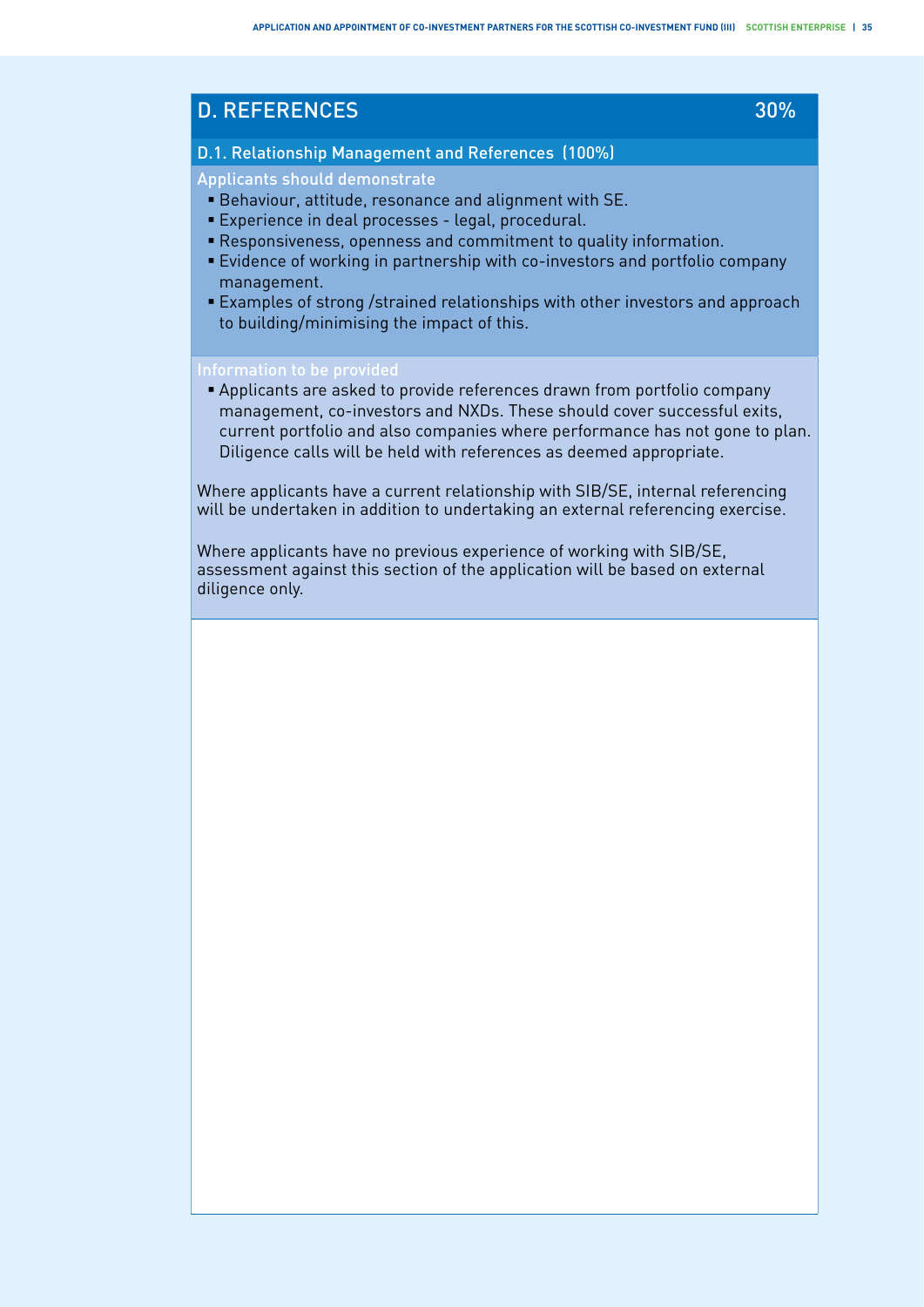### E. OTHER SUPPORTING INFORMATION

- Details of any key sponsorships or marketing initiatives undertaken in the past year, or planned for the coming year, and aimed at your target sector.
- **Business Angel Syndicates only** Please provide short profiles of all members of the Syndicate at the time of the application. (Note that this information will be treated by SIB in the strictest confidence.) Syndicates will be asked to update SIB on their current membership list at each annual review.
- **Eusiness Angel Syndicates only** Please provide a summary of how new members are invited / approved to join the syndicate and what diligence is performed. Please provide details /copies of documentation which new members must sign.
- **Eusiness Angel Syndicates only** Please provide short profiles of the key personnel within the Syndicate and detail the overall composition of the syndicate and the type of investors that make it up, any internal syndicate arrangements that may impact on diligence undertaken or transaction processes. For example, please highlight if certain members are required to carry out diligence or instances where a minimum number of designated members, or proportion of syndicate members, are required to invest for the syndicate to proceed with investments.
- **•** If you have any formal marketing literature detailing your activities you may wish to submit this as part of your application.

Answers for this section should be attached as a clearly marked appendix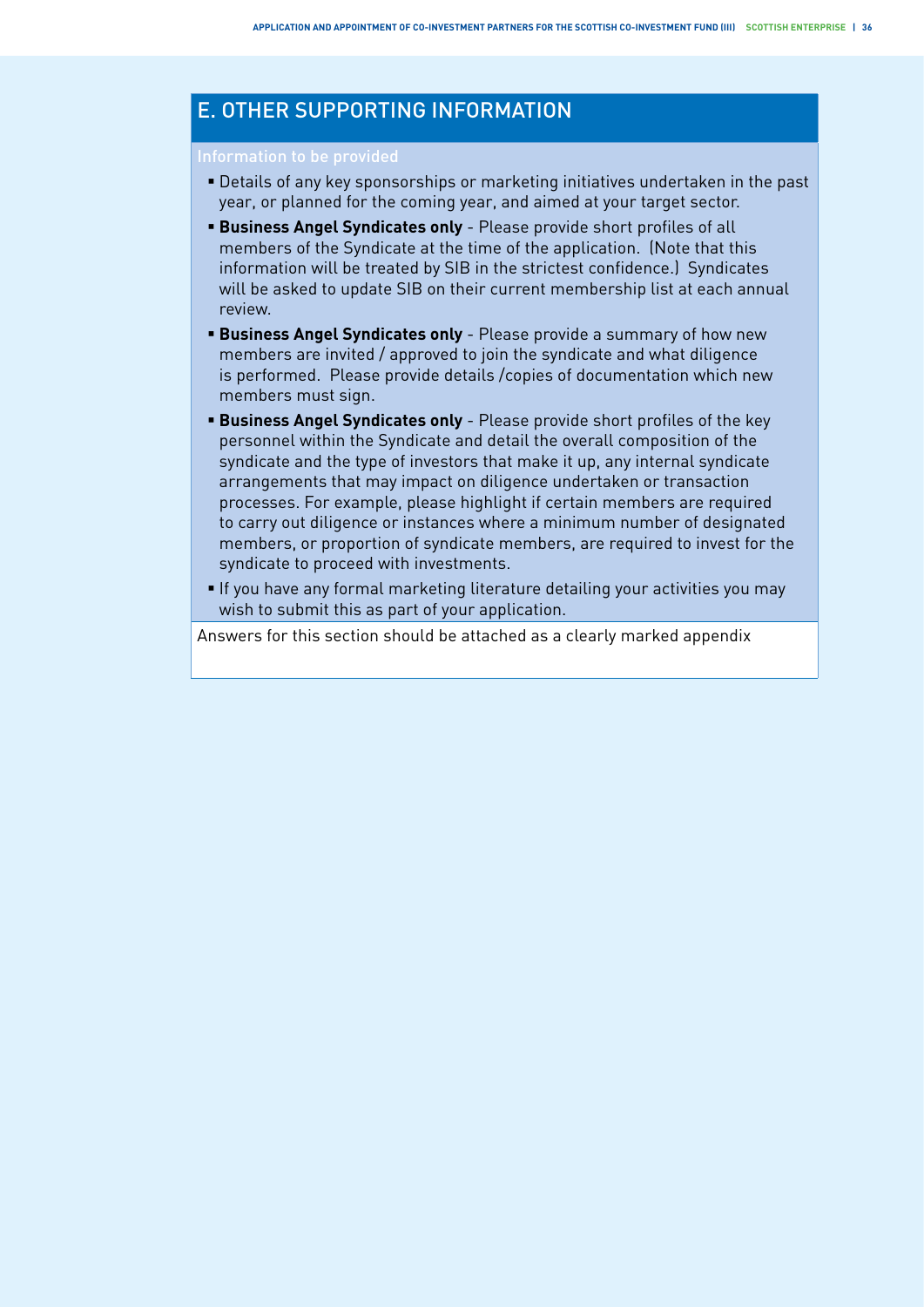## APPENDIX I

## ADDITIONAL INFORMATION